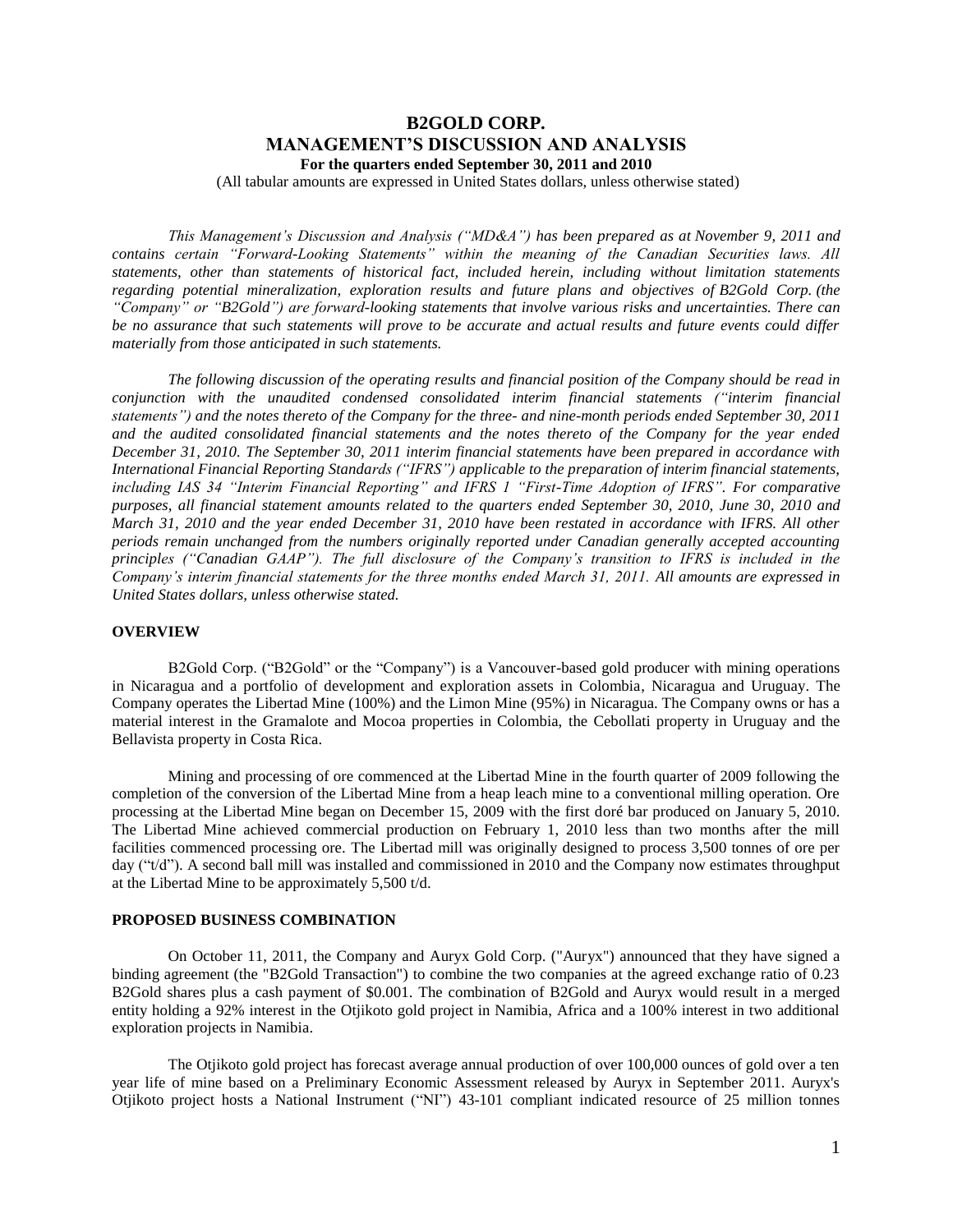grading 1.44 grams per tonne ("g/t") gold for 1.2 million ounces of gold. Otjikoto also hosts a NI 43-101 compliant inferred resource of 16 million tonnes grading 1.31  $g/t$  gold for 0.7 million ounces of gold.

The Auryx Board of Directors has approved the B2Gold Transaction and unanimously recommended that Auryx shareholders vote in favour of the B2Gold Transaction. Further, Auryx officers, directors and shareholders holding approximately 13.5% of the outstanding shares of Auryx have entered into lock-up agreements with B2Gold, pursuant to which they will vote their shares in favour of the B2Gold Transaction. The B2Gold Board of Directors has also unanimously approved the B2Gold Transaction.

Upon completion of the B2Gold Transaction, B2Gold will have approximately 381.9 million common shares issued and outstanding, with former Auryx shareholders holding approximately 10.5% of the fully-diluted inthe-money shares outstanding of the combined company.

The B2Gold Transaction is subject to, among other things, the receipt of all necessary regulatory and court approvals, receipt of all necessary consents from the government of Namibia, and obtaining shareholder approval of the B2Gold Transaction at meeting of the Auryx shareholders to be held no later than December 21, 2011. The binding agreement includes customary deal protections. Auryx has agreed not to solicit any alternative transactions and to pay B2Gold a break fee of Cdn.\$6 million in certain circumstances. In addition, Auryx has granted B2Gold a right to match any competing offer. Closing of the B2Gold Transaction is set to occur by no later than December 31, 2011.

|                                                                                                        | Three months ended<br>September 30<br>(unaudited) |        |             | Nine months ended<br>September 30<br>(unaudited) |  |  |
|--------------------------------------------------------------------------------------------------------|---------------------------------------------------|--------|-------------|--------------------------------------------------|--|--|
|                                                                                                        | 2011                                              | 2010   | <u>2011</u> | 2010                                             |  |  |
| Gold revenue (\$ in thousands)                                                                         | 50,459                                            | 40,191 | 158,458     | 80,508                                           |  |  |
| Gold sold (ounces)                                                                                     | 29,672                                            | 32,300 | 104,456     | 67,066                                           |  |  |
| Average realized gold price (\$/ ounce)                                                                | 1,701                                             | 1,244  | 1,517       | 1,200                                            |  |  |
| Gold produced (ounces)                                                                                 | 34,303                                            | 30,675 | 105,796     | 71,864                                           |  |  |
| Cash operating costs (\$/ ounce gold)                                                                  | 529                                               | 517    | 522         | 620                                              |  |  |
| Total cash costs (\$/ ounce gold)                                                                      | 620                                               | 581    | 605         | 682                                              |  |  |
| Adjusted net income $^{(1)}$ (\$ in thousands)                                                         | 18,292                                            | 8,846  | 57,182      | 2,136                                            |  |  |
| Adjusted earnings per share $-$ basic $(\$)$                                                           | 0.05                                              | 0.03   | 0.17        | 0.01                                             |  |  |
| Net income (\$ in thousands)                                                                           | 9,036                                             | 28,056 | 35,463      | 15,694                                           |  |  |
| Earnings per share $-$ basic $(\$)$                                                                    | 0.03                                              | 0.09   | 0.11        | 0.05                                             |  |  |
| Cash flows from operating activities (\$ in thousands)<br>- before changes in non-cash working capital | 19,971                                            | 13,545 | 73,569      | 14,790                                           |  |  |

### **REVIEW OF FINANCIAL RESULTS**

*(1) Adjusted net income excludes foreign exchange losses and non-cash items consisting of deferred income tax expense and share-based payments expense. In addition, the 2010 comparatives exclude non-cash derivative losses on Canadian dollar denominated common share purchase warrants issued as part of the March 2009 Central Sun acquisition which are considered derivative instruments under IFRS and the gain on sale of the Company's interest in the Kupol East and West licenses.*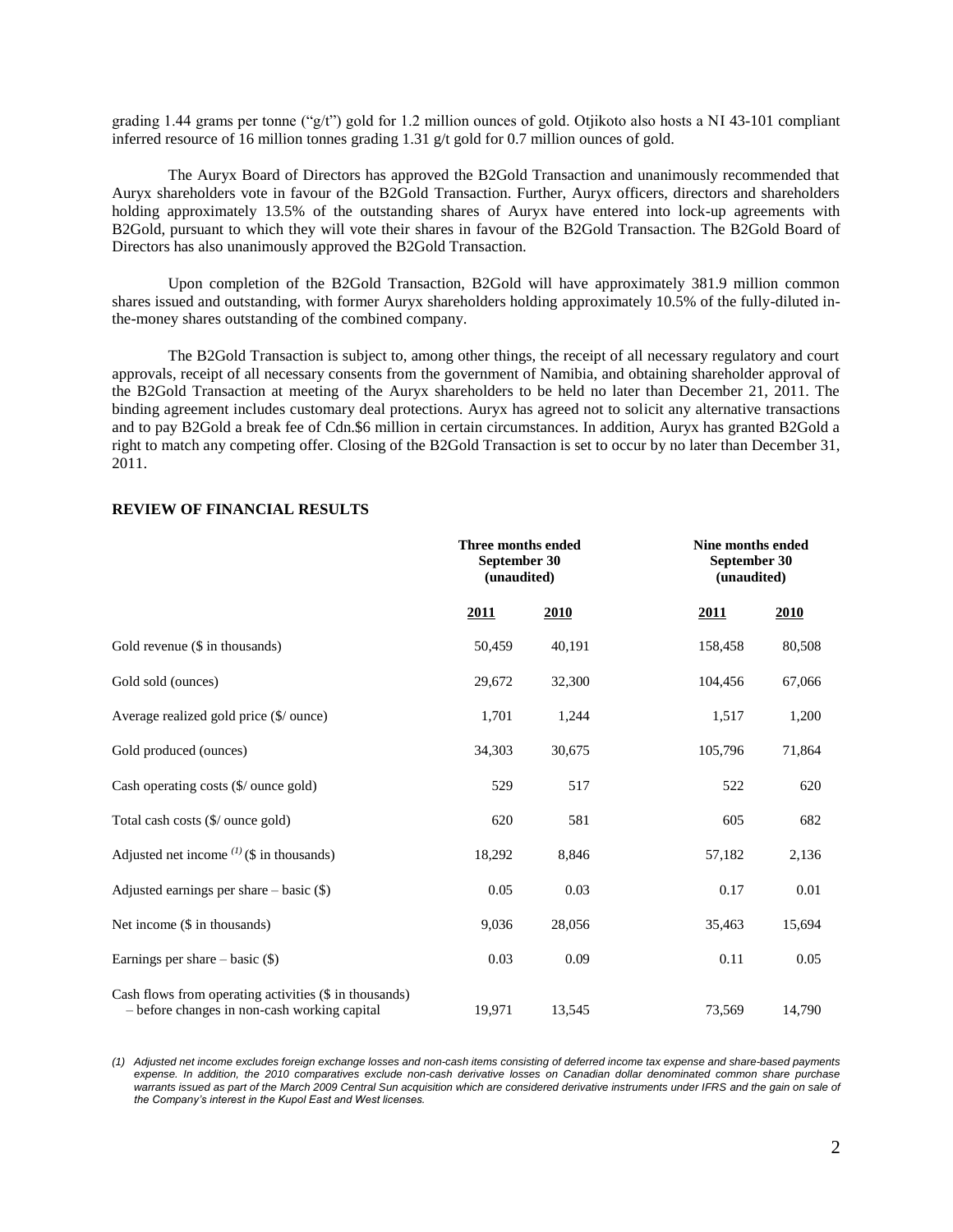### *Third quarter results*

Total gold revenue for the third quarter of 2011 was \$50.5 million on sales of 29,672 ounces, compared to \$54.5 million on sales of 36,030 ounces in the 2011 second quarter and to \$40.2 million on sales of 32,300 ounces in the third quarter of 2010. The decrease in gold revenue from the previous quarter in 2011 was due to the amount of unsold gold from the Libertad Mine held and available for sale at September 30, 2011. The sale of approximately 3,500 ounces of gold, having a market value of \$5.7 million based on a price of \$1,629 per ounce at period end, was deferred to the fourth quarter on the expectation of receiving a higher spot price. Subsequent to the quarter, this gold was sold at an average spot price of \$1,675 per ounce. Gold revenue would have increased to a sixth consecutive record of \$56.2 million had this inventory been sold at September 30, 2011. Gold revenue in the third quarter of 2011 increased by 26% compared to the corresponding quarter in 2010, mainly due to the significant increase in the average gold price received of \$1,701 per ounce in the current quarter compared to \$1,244 per ounce in the same quarter in 2010.

 The Libertad Mine accounted for \$34.1 million (Q3 2010 - \$25.6 million) of gold revenue in the third quarter of 2011 from the sale of 19,972 ounces (Q3 2010 – 20,581 ounces) while \$16.4 million (Q3 2010 - \$14.6 million) was contributed by the Limon Mine from the sale of  $9,700$  ounces (Q3 2010 – 11,719 ounces).

The Company's consolidated gold production during the third quarter of 2011 was 34,303 ounces at an operating cash cost of \$529 per ounce compared to 30,675 ounces produced over the same period last year at an operating cash cost of \$517 per ounce (and to budget of 35,436 ounces at an operating cash cost of \$519 per ounce).

In the third quarter of 2011, the Libertad Mine produced 24,227 ounces of gold at an operating cash cost of \$456 per ounce compared to budget of 23,076 ounces at an operating cash cost of \$436 per ounce. The favourable variance in gold production was mainly due to higher gold recoveries (91% compared to budget of 87%) and higher grade of ore milled than budget. The operating cash cost per ounce was higher than budget mainly due to increases in the cost of electrical power, diesel fuel and mill reagents, partially offset by higher than budgeted gold production.

The Limon Mine produced 10,076 ounces of gold at an operating cash cost of \$705 per ounce in the third quarter of 2011 compared to budget of 12,360 ounces at an operating cash cost of \$675 per ounce. The lower than budgeted gold production was due to the closure of the Santa Pancha underground mine and pit #2 in July and August for remediation, due to a force majeure event on June 18, 2011 when heavy rains caused a portion of the underground mine workings to begin flooding (see news release dated June 24, 2011). These two ore sources comprise the highest grade ore bodies in Limon's production profile. As a result, ore from lower grade open pit sources was milled during the quarter. Both areas were reopened for production in September.

Based on the positive operating results to date (in spite of the unbudgeted closure of Limon's Santa Pancha underground mine and pit #2 in July and August), the Company is projecting another record year for gold production in 2011, with gold production at the Libertad Mine projected to be between 93,000 and 99,000 ounces at an operating cash cost of \$440 to \$460 per ounce and the Limon Mine forecast to produce between 42,000 to 46,000 ounces of gold at an operating cash cost of \$720 to \$740 per ounce. Consolidated gold production for 2011 is projected to be approximately 135,000 to 145,000 ounces at average operating cash costs of approximately \$540 - \$560 per ounce.

Cash flow from operating activities (before changes in non-cash working capital) was \$20 million (\$0.06 per share) in the third quarter of 2011 compared to \$13.5 million (\$0.04 per share) in the third quarter of 2010, representing an increase of 48%. The increase reflects the Company's continued strong operating performance and strength in gold prices. As a result, the Company remains in a strong financial position with \$73.6 million in cash as at September 30, 2011.

For the third quarter of 2011, the Company generated net income of \$9 million (\$0.03 per share) compared to \$28 million (\$0.09 per share) in the equivalent period of 2010. The 2010 results included a gain of \$24.1 million from the sale of the Company's interest in the Kupol East and West licenses (see "Sale of Interest in Kupol East and West Licenses" section) on July 22, 2010.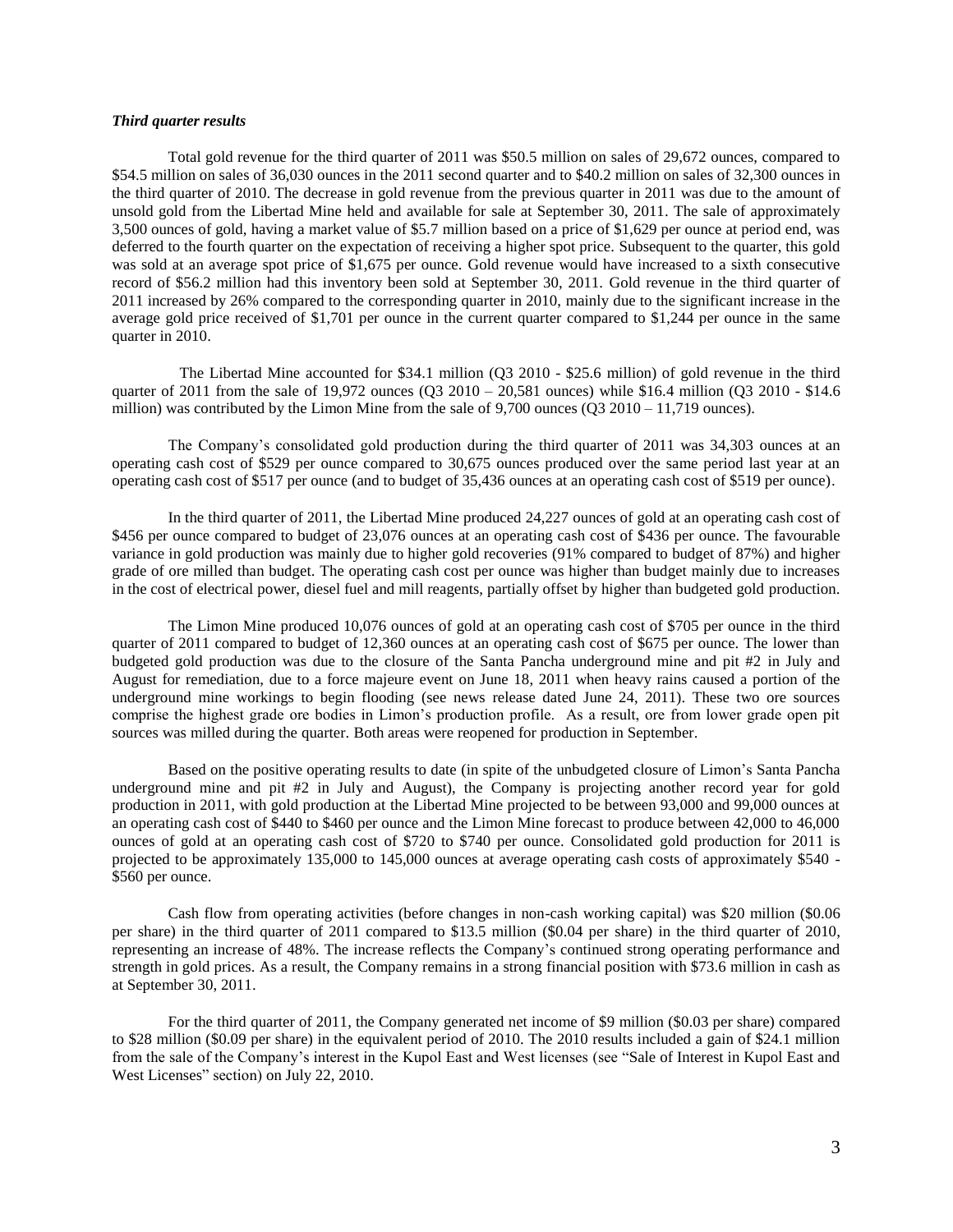Adjusted net income was \$18.3 million (\$0.05 per share) in the third quarter of 2011 compared to \$8.8 million (\$0.03 per share) in the same period of 2010. Adjusted net income was calculated by excluding a non-cash deferred income tax expense of \$3.2 million (Q3 2010 - \$nil), non-cash share-based compensation expense of \$4 million (Q3 2010 - \$0.5 million) and foreign exchange losses of \$2 million (Q3 2010 - \$0.4 million), primarily unrealized as at September 30, 2011. The adjusted loss for the third quarter of 2010 also excluded a \$24.1 million gain from the sale of the Company's interest in the Kupol East and West licenses and non-cash derivative losses of \$4 million relating to common share purchase warrants outstanding. The Company's Canadian dollar denominated common share purchase warrants issued as part of the March 2009 acquisition of Central Sun Mining Inc. are considered derivative instruments under IFRS.

General and administrative expenses totalled \$3.4 million in the third quarter of 2011 and remained consistent with the same period of 2010. General and administrative costs relate to the Company's head office in Vancouver, the Managua office in Nicaragua and administrative costs incurred in Costa Rica.

The increase in share-based compensation expense of \$3.5 million for the quarter ended September 30, 2011 over the same quarter in 2010 reflected the market value of 1 million common shares awarded under the Company`s Incentive Plan to a senior employee of the Company on July 5, 2011. Furthermore, since these shares were issued from treasury in 2007 and held by the Incentive Plan trust this transaction has not resulted in any changes to the overall outstanding shares of the Company.

The foreign exchange loss of \$2 million in the current quarter resulted mainly from the strengthening of the United States dollar against the Canadian dollar and was primarily unrealized as it mostly related to the Company's cash and cash equivalents held in Canadian dollars as at September 30, 2011. The United States dollar strengthened against the Canadian dollar from Cdn.\$0.9645 on June 30, 2011 to Cdn.\$1.0482 on September 30, 2011.

### *Year-to-date results*

For the first nine months of 2011, consolidated gold revenue was \$158.5 million compared to \$80.5 million in the same period in 2010. The increase was mainly attributable to higher gold production from the Libertad Mine and higher average realized gold prices.

Consolidated gold production for the nine months ended September 30, 2011 totalled 105,796 ounces at an operating cash cost of \$522 per ounce compared to 71,864 ounces being produced in the corresponding period of 2010 at an operating cash cost of \$620 per ounce.

The Company is forecasting another record year for gold production in 2011, with consolidated gold production projected to be between 135,000 and 145,000 ounces, an increase of 5,000 ounces compared to the original budget, at an operating cash cost of \$540 to \$560 per ounce.

For the nine months ended September 30, 2011, the Company generated net income of \$35.5 million (\$0.11 per share) compared to \$15.7 million (\$0.05 per share) in the equivalent period of 2010. Adjusted net income was \$57.2 million (\$0.17 per share) in the nine months ended September 30, 2011 compared to \$2.1 million (\$0.01 per share) in the comparative period.

Adjusted net income was calculated by excluding a non-cash deferred income tax expense of \$15.6 million (2010 - \$nil), resulting mainly from a decrease in non-capital tax loss carry-forwards, non-cash share-based compensation expense of \$5.2 million (2010 - \$2 million), and foreign exchange losses of \$0.9 million (2010 - \$0.3 million). The adjusted loss for the first nine months of 2010 also excluded a \$24.1 million gain from the sale of the Company's interest in the Kupol East and West licenses and non-cash derivative losses of \$8.2 million, relating to the Company's Canadian dollar denominated common share purchase warrants issued as part of the March 2009 Central Sun Mining Inc. acquisition.

General and administrative costs in the first nine months of 2011 increased to \$12.6 million from \$10.4 million mainly due to bonuses paid to senior management at the Vancouver and Managua offices in recognition of the Company's outstanding performance in 2010 and 2009.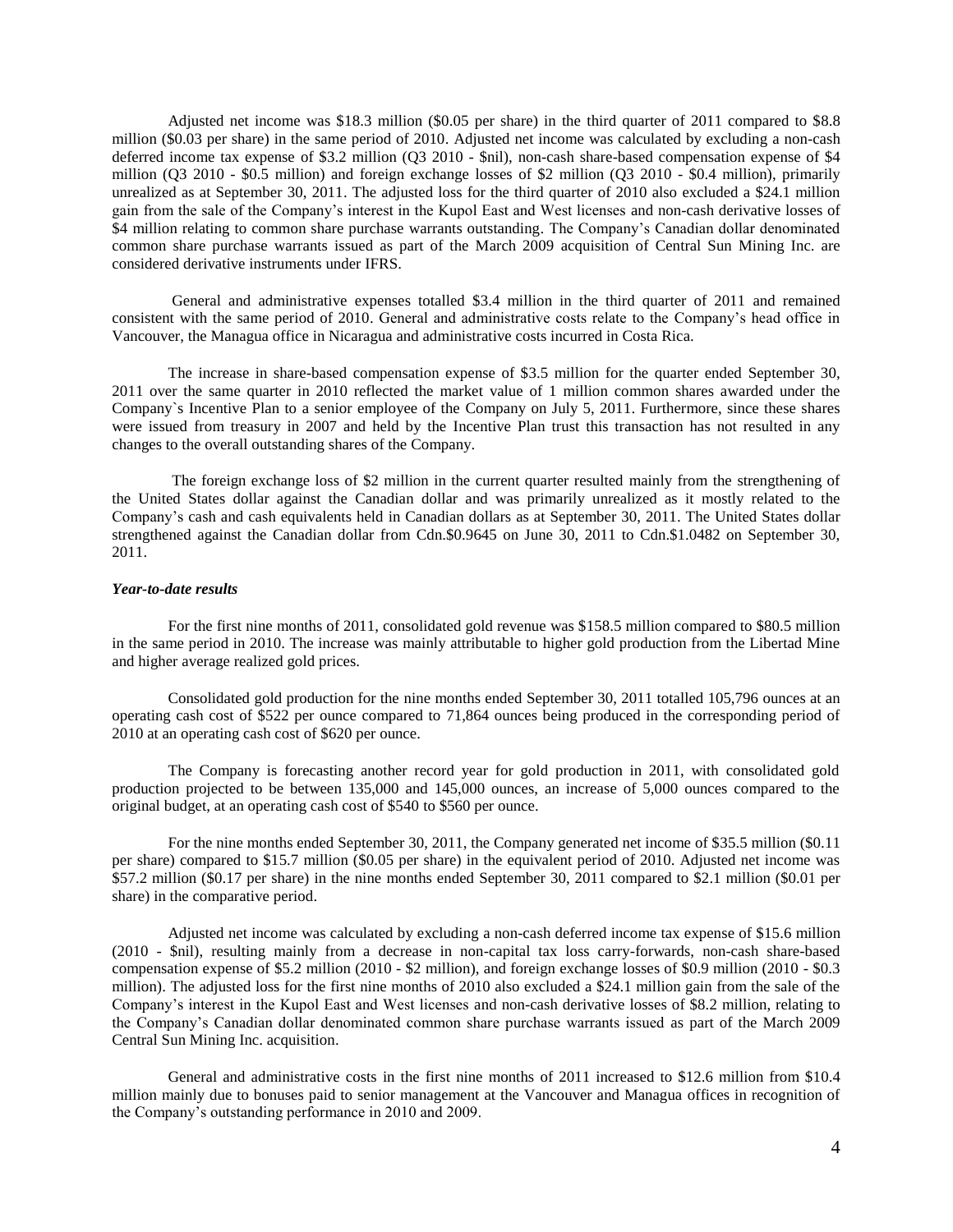The increase in share-based compensation expense of \$3.2 million over the same period in 2010 mainly reflected the market value of 1 million common shares awarded under the Company`s Incentive Plan to a senior employee of the Company on July 5, 2011.

## **LIBERTAD MINE – NICARAGUA**

|                                                                |         | Three months ended<br>September 30<br>(unaudited) |           | <b>Nine months ended</b><br>September 30<br>(unaudited) |  |  |
|----------------------------------------------------------------|---------|---------------------------------------------------|-----------|---------------------------------------------------------|--|--|
|                                                                | 2011    | 2010                                              | 2011      | 2010                                                    |  |  |
| Gold revenue (\$ in thousands)                                 | 34,093  | 25,572                                            | 107,703   | 45,126                                                  |  |  |
| Gold sold (ounces)                                             | 19,972  | 20,581                                            | 71,011    | 37,244                                                  |  |  |
| Average realized gold price (\$/ ounce)                        | 1,707   | 1,242                                             | 1,517     | 1,212                                                   |  |  |
| Tonnes of ore milled                                           | 484,872 | 436,482                                           | 1,491,538 | 1,026,549                                               |  |  |
| Grade (grams/tonne)                                            | 1.72    | 1.66                                              | 1.70      | 1.49                                                    |  |  |
| Recovery (%)                                                   | 91      | 87                                                | 91        | 85                                                      |  |  |
| Gold production (ounces)                                       | 24,227  | 20,234                                            | 73,409    | 41,790                                                  |  |  |
| Cash operating costs (\$/ ounce gold)                          | 456     | 419                                               | 453       | 563                                                     |  |  |
| Total cash costs (\$/ ounce gold)                              | 543     | 478                                               | 532       | 620                                                     |  |  |
| Capital expenditures (\$ in thousands)                         | 5,160   | 1,673                                             | 23,033    | 15,926                                                  |  |  |
| Capital expenditures (\$ in thousands) - Jabali<br>development | 4,476   |                                                   | 4,476     |                                                         |  |  |

The Libertad Mine continued to perform well in the third quarter of 2011. Gold sales from the Libertad Mine totalled 19,972 ounces  $(Q3\ 2010 - 20,581$ ounces) at an average realized price of \$1,707 per ounce  $(Q3\ 2010 - Q3,581)$ \$1,242 per ounce), generating revenue of \$34.1 million (Q3 2010 - \$25.6 million).

In the third quarter of 2011, the Libertad Mine produced 24,227 ounces of gold at an operating cash cost of \$456 per ounce compared to budget of 23,076 ounces at an operating cash cost of \$436 per ounce. The favourable variance in gold production was mainly due to higher gold recoveries (91% compared to budget of 87%) and higher ore grade than budget. Tonnage milled in the quarter was slightly less than budget (484,872 tonnes compared to budget of 500,674 tonnes). The higher gold recovery was the result of upgrades to the plant during 2011 and 2010. The operating cash cost per ounce was \$20 higher than budget mainly due to increases in the cost of electrical power, diesel fuel and mill reagents, partially offset by higher than budgeted gold production. The mill throughput rate in the third quarter of 2011 averaged 5,270 t/d, slightly less than the budget for the period of 5,442 t/d. The average ore grade was 1.72 g/t, again slightly better than the budget for this period of 1.65 g/t.

During the first nine months of 2011, the Libertad Mine generated gold revenue of \$107.7 million from the sale of 71,011 ounces at an average price of \$1,517 per ounce, compared to \$45.1 million from the sale of 37,244 ounces at an average price of \$1,212 per ounce in the same period of 2010. Total gold production was 73,409 ounces at an operating cash cost of \$453 per ounce compared to budget of 67,280 ounces at \$462 per ounce. Higher production for the year-to-date was mainly due to higher gold recoveries and mill head grades. Operating expenses have been marginally higher than budget but due to increased gold production operating costs per ounce have been better than projected.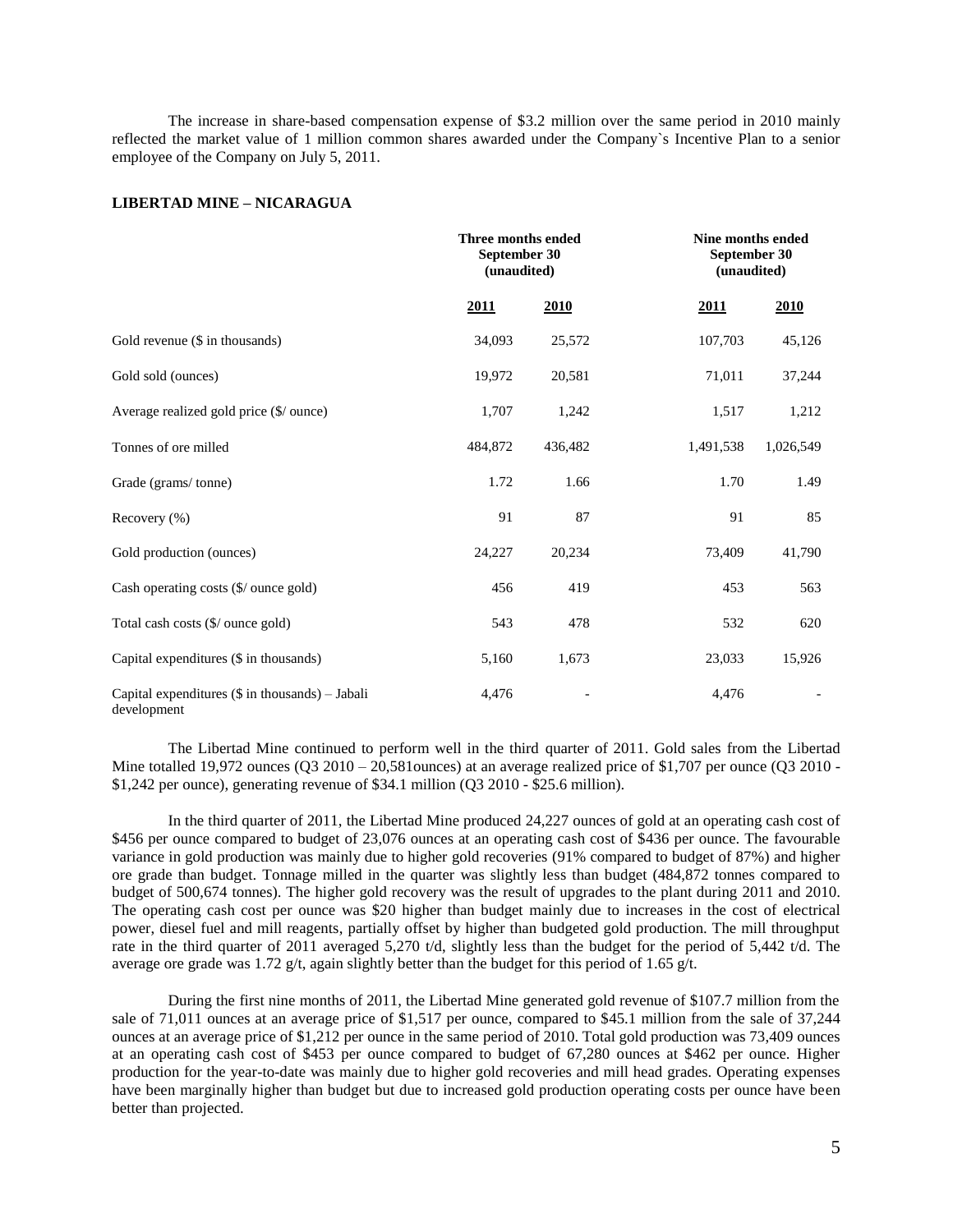Total capital expenditures in the third quarter of 2011 were \$9.6 million, consisting of \$3.5 million for deferred stripping costs at both the Mojon and Crimea open pits and \$4.5 million for Jabali development costs. Most of the remaining capital expenditures were for continued upgrades in the plant, electrical substation upgrades and construction of a new maintenance facility. Total capital expenditures for the first nine months of 2011 totalled \$27.5 million of which \$11.4 million related to deferred stripping costs, \$6.1 million to the phase II tailings pond lift, \$4.5 million to the Jabali Development Project and the remaining amount mostly for plant upgrades and equipment. The Jabali Development Project activities included re-building the road between the Libertad operation and the Jabali ore deposit. The project is on schedule to begin hauling colluvium material to the Libertad mill in the fourth quarter of this year.

Annual 2011 capital expenditures at the Libertad Mine, excluding Jabali, are budgeted to be approximately \$28.3 million. In addition, the 2011 exploration budget for La Libertad property has been increased to \$8.7 million to further explore the 20 kilometre long gold belt and to drill the Jabali deposit to indicated resource status.

During the second quarter of 2011, the board of directors of the Company approved a 2011 development budget for the Jabali resource of \$15.2 million. Expenditures are for engineering, environmental and permitting, haul roads and mobile mining equipment. The Company expects to be in a position to start hauling colluvium material late in the fourth quarter of 2011 with actual hard rock mining commencing mid to late 2012. The Jabali resource is 3.55 million tonnes at a gold grade of 4.58 g/t containing 522,000 ounces of gold. The new resource at Jabali not only indicates the potential to significantly increase Libertad's seven year mine life but also the potential to deliver higher grade ore to the mill which could result in higher annual gold production and lower operating costs per ounce produced. On September 15, 2011, the Company announced further positive drilling results from the exploration and infill programs at the Libertad Mine property in Nicaragua (see "Investing activities, Libertad exploration" section).

Production guidance for the Libertad Mine remains between 93,000 to 99,000 ounces of gold in 2011, an increase of 5,000 ounces over the original estimate, with projected operating cash costs for the year unchanged at approximately \$440 to \$460 per ounce of gold.

|                                         | <u>2011</u> | Three months ended<br>September 30<br>(unaudited)<br><u>2010</u> | <u> 2011</u> | Nine months ended<br>September 30<br>(unaudited)<br><u>2010</u> |  |  |
|-----------------------------------------|-------------|------------------------------------------------------------------|--------------|-----------------------------------------------------------------|--|--|
| Gold revenue $(\$$ in thousands)        | 16,366      | 14,619                                                           | 50,755       | 35,382                                                          |  |  |
| Gold sold (ounces)                      | 9,700       | 11,719                                                           | 33,445       | 29,822                                                          |  |  |
| Average realized gold price (\$/ ounce) | 1,687       | 1,247                                                            | 1,518        | 1,186                                                           |  |  |
| Tonnes of ore milled                    | 97,624      | 86,327                                                           | 279,889      | 255,402                                                         |  |  |
| Grade (grams/tonne)                     | 3.57        | 4.31                                                             | 4.01         | 4.21                                                            |  |  |
| Recovery $(\% )$                        | 91          | 87                                                               | 90           | 87                                                              |  |  |
| Gold production (ounces)                | 10,076      | 10,441                                                           | 32,387       | 30,073                                                          |  |  |
| Cash operating costs (\$/ ounce)        | 705         | 707                                                              | 680          | 700                                                             |  |  |
| Total cash costs (\$/ ounce)            | 805         | 779                                                              | 771          | 768                                                             |  |  |
| Capital expenditures (\$ in thousands)  | 4,507       | 1,518                                                            | 15,919       | 3,863                                                           |  |  |

## **LIMON MINE – NICARAGUA**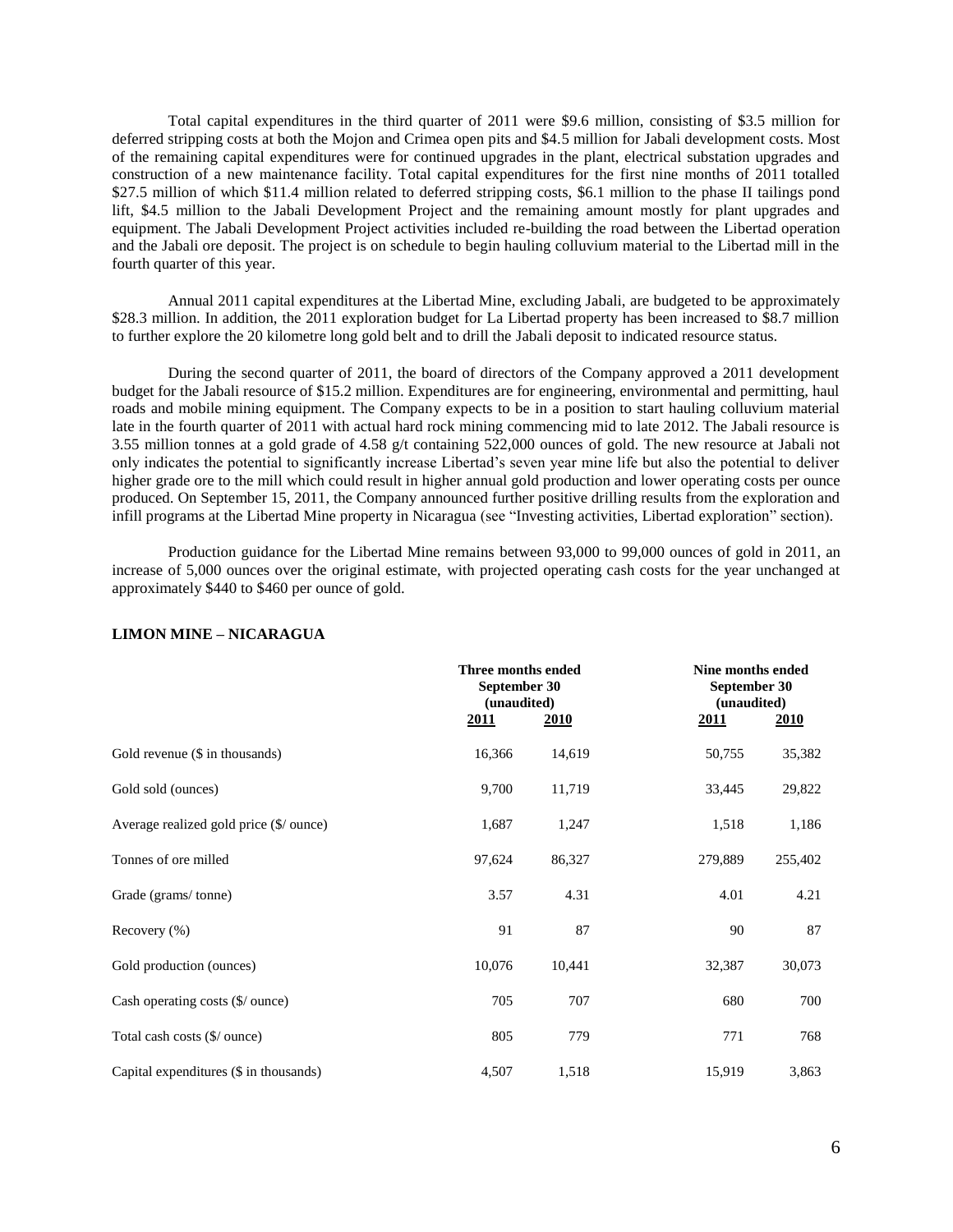Third quarter gold sales from the Limon Mine totalled 9,700 ounces (Q3 2010 – 11,719 ounces) at an average realized price of \$1,687 per ounce (Q3 2010 - \$1,247 per ounce), generating revenue of \$16.4 million (Q3 2010 - \$14.6 million).

The Santa Pancha underground mine and pit #2 were closed for the months of July and August for remediation due to a force majeure event on June 18, 2011 when heavy rains caused a portion of the underground mine workings to begin flooding. These two ore sources comprise the highest grade ore bodies in Limon's production profile. As a result, ore from lower grade open pit sources was milled during the quarter. Both areas were reopened for production in September. During the quarter, the Limon Mine processed 97,624 tonnes of ore at an average grade of 3.57 g/t at a processed gold recovery of 91% compared to budget of 97,074 tonnes at a grade of 4.4 g/t at a processed gold recovery of 89%. Operating cash cost in the quarter was \$705 per ounce which was higher than budget of \$675 per ounce, primarily the result of lower than budget grade for mill feed. Gold production was 10,076 ounces compared to budget of 12,360 ounces.

For the nine months ended September 30, 2011, the Limon Mine generated gold revenue of \$50.8 million from the sale of 33,445 ounces at an average price of \$1,518 per ounce. The operating cash cost per ounce was \$680 compared to budget of \$741 per ounce and was lower than budget mainly due to a higher percentage of ore being supplied from nearby open pits rather than from the underground operations in the first half of this year.

For the year, the Company maintains its guidance that Limon will produce between 42,000 and 46,000 ounces of gold at an operating cash cost of \$720 to \$740 per ounce.

As previously announced in the first quarter release, the Company has increased its 2011 budget for capital expenditures at Limon by \$4.8 million to \$24.5 million, mainly due to revised costs to construct the new tailings pond. The 2011 budget for capital expenditures at Limon include Santa Pancha deep underground development and equipment, construction of a new tailings pond, process plant upgrades and spares, and several infrastructure upgrades. Capital expenditures in 2012 are expected to be lower than 2011. In the third quarter of 2011, capital expenditures totalled \$4.5 million, attributable mainly to Santa Pancha underground development (\$1.3 million), construction of the new San Jose tailings storage facility (\$1.1 million), mining equipment (\$1.3 million) and infrastructure improvements. Capital expenditures for the first nine months of 2011 totalled \$16 million of which \$8.2 million related to the new San Jose tailings storage facility.

As noted in the MD&A for the second quarter of 2011, near the end of the second quarter El Limon experienced an extremely heavy rainfall event that resulted in a flash flood. Water overran diversion structures surrounding Open Pit #2 and entered the pit. The water entered the underground mine through old open stopes that connected to the bottom of the pit. The result was the rapid inundation of water down raises and declines into the bottom of the mine. At the time of the event there were 26 miners underground. One miner lost his life due to the flood and the remaining 25 were safely evacuated. Subsequent to the accident, the Company temporarily ceased production from the Santa Pancha underground and Open Pit #2 and has conducted mitigation work to prevent anything similar from occurring in the future. The mitigation work was substantially completed by the end of August and production from the underground and #2 Open Pit was resumed in September. During the third quarter, alternate, lower grade open pit material was mined to replace the ore from underground and #2 Open Pit, resulting in less gold production than budgeted.

## **GRAMALOTE PROPERTY – COLOMBIA**

On August 12, 2010, the Company and AngloGold Ashanti Limited ("AngloGold") entered into the Gramalote Amending Agreement pursuant to which AngloGold will retain its 51% interest and will become manager of the joint venture project. The Company will retain a 49% interest and have equal representation on the joint venture management committee, which will unanimously agree on each annual program and budget for exploration and development of the Gramalote property. As part of the Gramalote Amending Agreement, each of the Company and AngloGold agreed to a budget for the Gramalote project for the second half of 2010 totalling \$9.2 million and a 2011 prefeasibility and exploration budget of \$38 million. Each of the Company and AngloGold will fund their share of expenditures pro rata. The Company and AngloGold plan to continue exploration and conduct prefeasibility work in 2011 and into 2012, with a goal of completing the prefeasibility study by August 2012 and a final feasibility study by the end of 2013.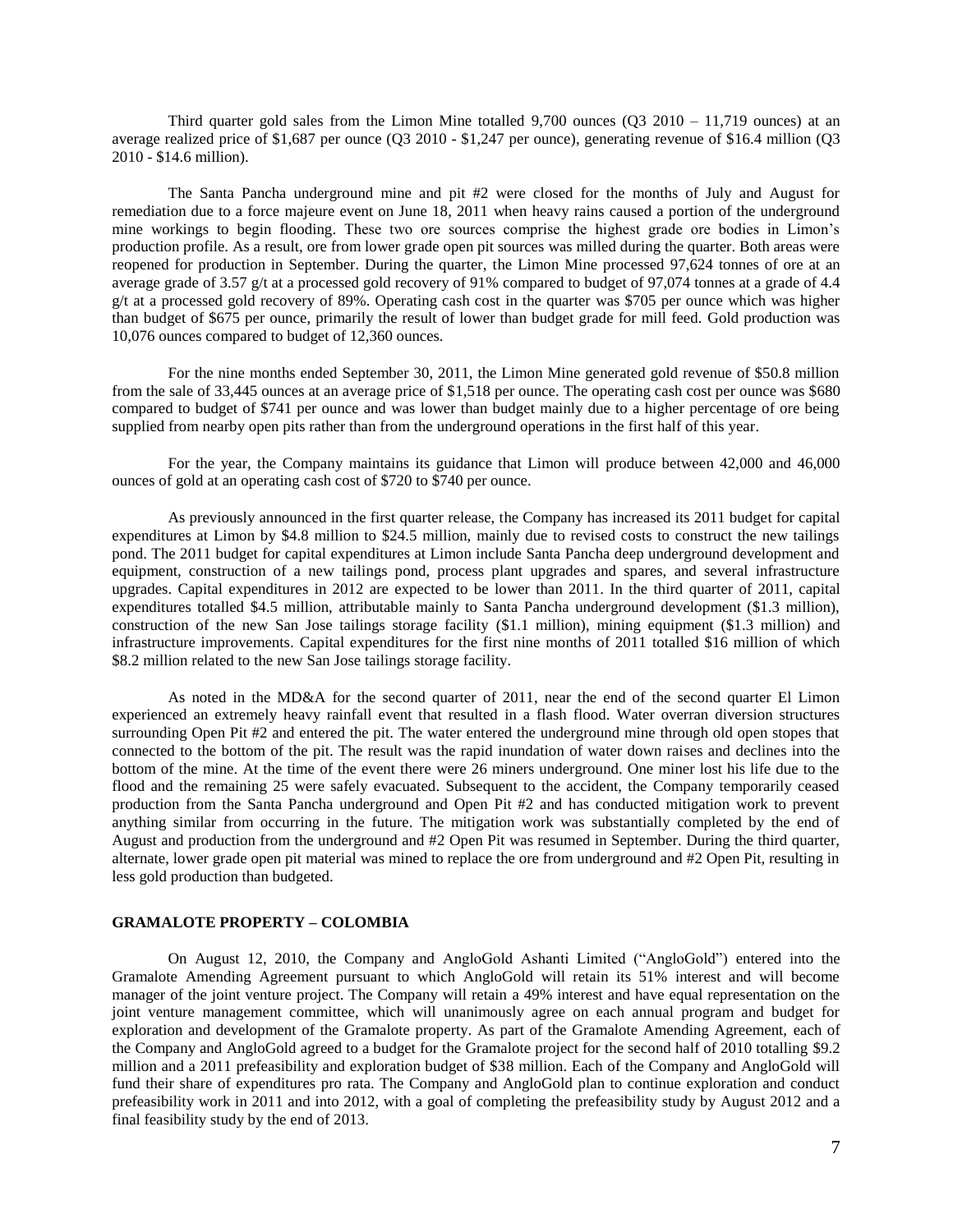Despite widespread historic through to modern-day gold production, the Gramalote property region is, from a present-day standpoint, relatively unexplored with respect to gold and other metals. Exploration conducted by the Company and AngloGold has outlined potentially significant gold mineralization contained within the Gramalote property. This mineralization may be considered in three forms: (i) the advanced phase, drill-explored area immediately surrounding Gramalote Ridge; (ii) the various early phase outlying targets identified within an approximately five kilometre radius of Gramalote Ridge; and (iii) additional rock and stream sediment samplesupported targets which can be inferred from first-pass reconnaissance work completed in parallel with the advanced phase activities.

Work-to-date suggest that various targets, including Monjas, Trinidad, Limon, Topacio and Felipe among others, form satellite and outlying extensions to the Gramalote Ridge structural and alteration model, and could develop into important or even stand-alone targets in their own right. These outlying targets are being drilled in 2011.

In February 2009, the Company completed a NI 43-101 compliant mineral resource estimate for the Gramalote Ridge zone on the Gramalote property. The inferred mineral resource estimate for the Gramalote Ridge Zone at a 0.5  $g/t$  gold cut-off, within a \$1,000 per ounce gold optimised Whittle pit, consists of 74.375 million tonnes grading 1.00 g/t gold for a total of 2.387 million troy ounces of gold.

The Trinidad zone is located along the Nus River Break and the Medellin–Puerto Berrio Highway approximately three kilometres north-northwest of the Gramalote Ridge. In 2008, the Company drilled 20 diamond drill holes at the Trinidad zone totalling 7,019 metres over an area of 1,100 metres by 500 metres. Drill results include up to 1.00 g/t gold over 223.4 metres. The drill program was designed to test the strike length of the soil geochemical anomaly. The style of alteration and mineralization at Trinidad is extremely similar to the Gramalote Ridge area and the mineralization remains open and will be followed up with drilling in 2011.

On October 13, 2010, four diamond drill rigs were mobilized to the Gramalote project site to commence diamond drilling for the exploration of additional targets on the property, infill drilling of the Gramalote deposit and drilling for the metallurgical test samples. Two of the drill rigs focused on drilling nearby exploration targets outside of the current Gramalote inferred mineral resource including the Monjas East, Monjas West, Limon, Trinidad South and Topacio targets.

Prefeasibility and exploration work recommenced at the Gramalote Project in the second half of 2010 with drilling for metallurgical samples, exploration drilling and preliminary engineering investigations.

The Gramalote project has a 2011 prefeasibility and exploration budget of \$38 million (100%). This budget will fund 25,000 metres of diamond drilling utilizing five drill rigs for the exploration of additional targets on the property, infill drilling and metallurgical drilling of the Gramalote deposit, and engineering studies. In addition, the budget will fund prefeasibility work including additional environmental studies, metallurgical test work development and engineering. Each of the Company and AngloGold will fund their share of expenditures pro rata.

On September 19, 2011, the Company released additional positive results from the drilling and prefeasibility work underway on the Gramalote Project in Colombia (see "Investing activities, Gramalote exploration" section).

## **BELLAVISTA PROPERTY – COSTA RICA**

The Company continues with site monitoring and maintenance to keep the Bellavista property in full regulatory compliance. Field programs focused on the site monitoring plan, maintenance of drainage channels and the planting of trees. Monitoring during the 2011 rainy season has seen detectable movement in the slide area and some small landslide activity on the mine site. Monitoring frequency in the slide area is being performed weekly, and this will continue through to the end of the year as a precautionary measure. Monitoring to date has not detected any significant environmental issues and the main slide area remains stable.

Work programs for the potential reopening of the Bellavista Mine continued. These programs are focused on the collection of base line data in the proposed tailings pond area and include investigations of potential pipeline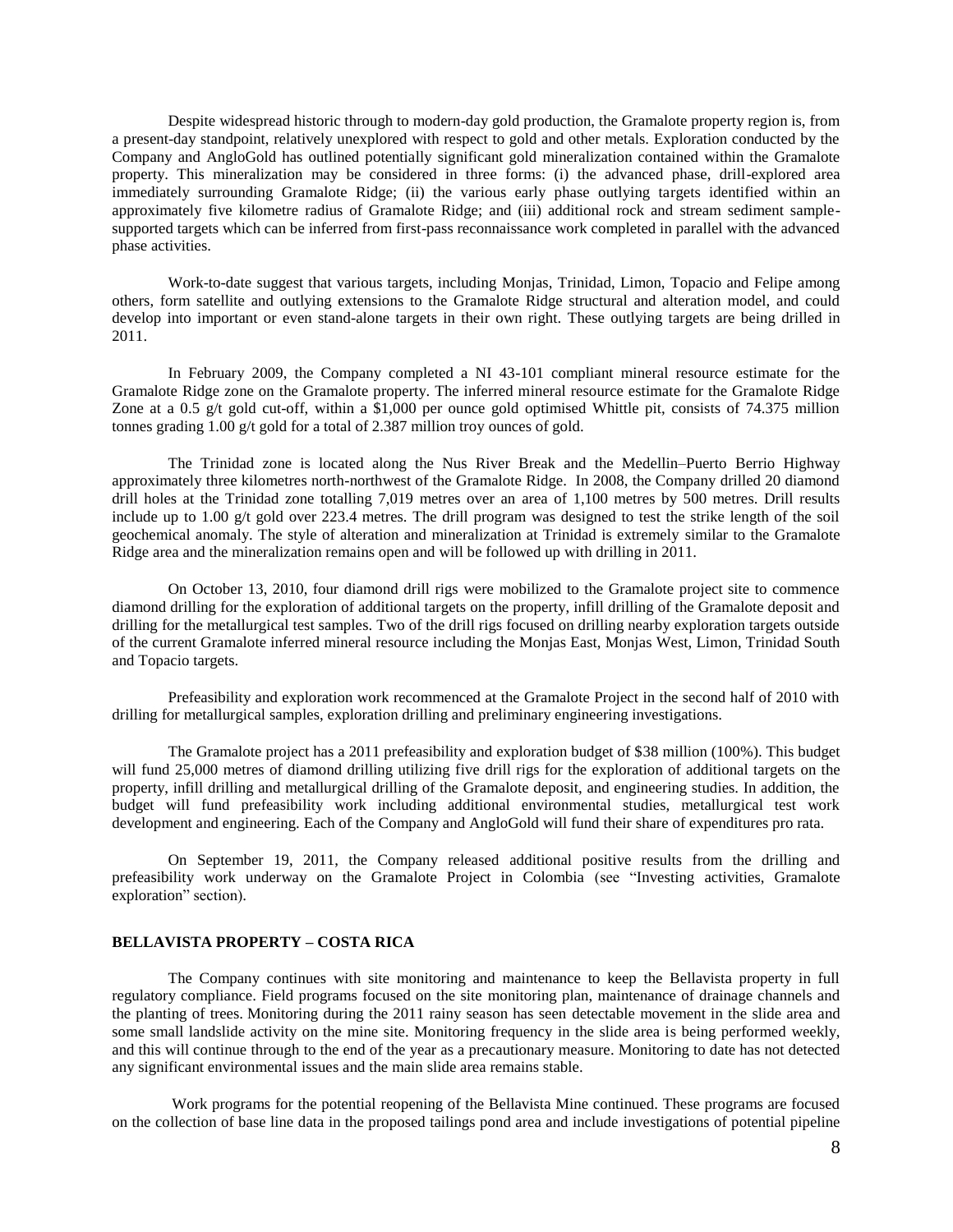routes between the mine and proposed tailing pond area. The Company has submitted a D1 Report to the National Technical Secretariat of the Environment ("SETENA") and this report was based on the recently completed Conceptual Study for the reopening of the mine. The D1 Report is a formal step to define the terms of reference for obtaining an Industrial Permit for the proposed tailing pond area and gold recovery plant. SETENA has conducted site investigations, and a response to the D1 Report is expected by the first quarter of 2012.

By Statement of Claim dated March 16, 2009, Central Sun commenced a legal proceeding in Ontario (the "Engineering Action") against several engineering firms and certain individual engineers alleging that the Defendants were negligent and breached their contractual obligations with respect to the siting, design, construction, assessment and monitoring of the Bellavista gold mine in Costa Rica, and that the mine was destroyed by a landslide as a result. As a result of the Defendants' alleged negligence and/or breach of contract, the Company claims damages. The Engineering Action is still at the pleadings stage. It is anticipated that preliminary motions will be brought by the Defendants to challenge the Ontario court's jurisdiction. The outcome of this claim is not determinable at this time and no accrual for a contingent gain has been made in the financial statements.

## **SALE OF INTEREST IN KUPOL EAST WEST LICENSES - RUSSIA**

On July 22, 2010, the Company reached an agreement with Kinross Gold Corporation ("Kinross") to sell to a subsidiary of Kinross, its right to acquire an interest in the Kupol East and West Licenses. The Company has had the right to acquire and earn in to half of Kinross' interest in these licenses. In consideration of the acquisition by Kinross of the Company's right to acquire an interest in the licenses, Kinross paid \$33 million to the Company and will make contingent payments of \$15 million for each incremental million ounces of gold of NI 43-101 compliant proven and probable reserves contained by the Kupol East and West License areas, up to a maximum of nine million ounces of gold (100% basis). In addition, the Company will receive payments equal to 1.5% of Net Smelter Returns from the commencement of production from the area covered by the Kupol East and West Licenses, subject to a right for Kinross to repurchase the royalty for \$30 million. The sale resulted in a gain of \$24.1 million in the third quarter of 2010. For accounting purposes, no value was assigned to the contingent consideration at the date of sale (as a NI 43-101 compliant proven and probable reserve estimate does not exist at this time).

## **LIQUIDITY AND CAPITAL RESOURCES**

The Company ended the quarter with cash and cash equivalents of \$73.6 million compared to cash and cash equivalents of \$78.9 million at the end of the second quarter of 2011 and \$70.0 million at December 31, 2010. The Company has no debt and remains unhedged. Working capital at the quarter end was \$93.6 million compared to working capital of \$95.8 million at the end of June 30, 2011 and \$84.6 million at December 31, 2010.

The Company is projecting another record year for gold production in 2011, with gold production at the Libertad Mine forecast to be between 93,000 and 99,000 ounces at an operating cash cost of \$440 to \$460 per ounce and the Limon Mine forecast to produce between 42,000 to 46,000 ounces of gold at an operating cash cost of \$720 to \$740 per ounce. Consolidated gold production for 2011 is projected to be approximately 135,000 to 145,000 ounces, an increase of 5,000 ounces compared to the original budget, at average operating cash costs of approximately \$540 - \$560 per ounce.

Annual capital expenditures at the Libertad Mine and Limon Mine for 2011 are budgeted to be approximately \$28.3 and \$24.5 million, respectively. In addition, the 2011 exploration budget for Libertad and Limon is \$8.7 million and \$3.2 million, respectively.

The Company's 49% share of the 2011 budget for the Gramalote property is \$18.8 million which includes exploration diamond drilling of additional targets on the property and infill drilling and metallurgical drilling of the Gramalote deposit, as well as pre-feasibility environmental, engineering, metallurgical studies and land purchases.

The 2011 exploration programs for the Cebollati Property and Nicaraguan joint ventures are budgeted at \$4.5 million and \$3.1 million, respectively.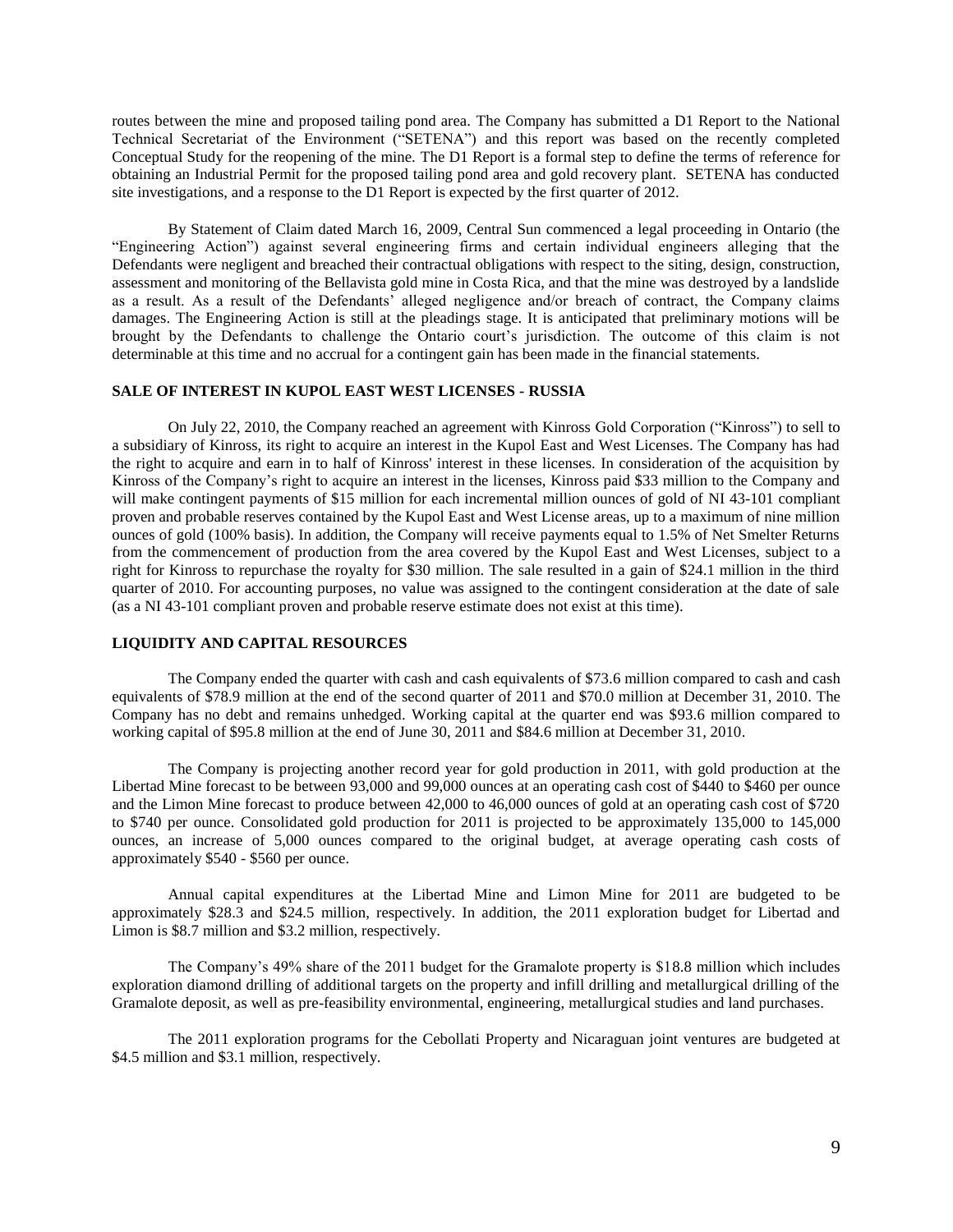## *Operating activities*

Cash flow from operating activities (before non-cash working capital changes) for the third quarter of 2011 was \$20 million compared to \$13.5 million in the same period last year. The increase was mainly due to significantly higher average realized gold prices and to higher gold production from the Libertad Mine.

Cash flow from operating activities (before non-cash working capital changes) for the nine months ended September 30, 2011 was \$73.6 million compared to \$14.8 million in the comparable period last year.

## *Financing activities*

The Company received proceeds of \$7.2 million during the nine months ended September 30, 2011 from the exercise of stock options and warrants, of which \$2.3 million was received in the third quarter of 2011.

The Company entered into an agreement relating to a \$20 million secured revolving Credit Facility with Macquarie on November 6, 2009. The term of the Credit Facility is for two years with a maturity date of December 31, 2011 and an interest rate of LIBOR plus 5.5%. Under the Credit Facility, the Company granted a general security agreement over its assets and the shares and assets of certain of the Company's material subsidiaries, and certain of the Company's material subsidiaries guaranteed the obligations of the Company relating to the Credit Facility. On February 12, 2010, the Company entered into an amending agreement relating to the Credit Facility pursuant to which the Credit Facility was increased to \$25 million. The Company is currently in discussions with Macquarie to extend the Credit Facility for an additional two years.

As at December 31, 2009, the Company had drawn down a total of \$13.5 million under the Credit Facility and an additional \$7.5 million in the first and second quarters of 2010. In the third quarter of 2010, the entire balance owing under the Credit Facility was fully repaid (\$20 million on August 30, 2010 and \$1 million on May 21, 2010). Accordingly, \$25 million remains available for draw down as at September 30, 2011.

On February 18, 2010, the Company completed a bought deal equity financing and issued 25,624,111 common shares, including 3,342,276 common shares issued on exercise of the over-allotment option, at Cdn.\$1.25 per share, for aggregate gross proceeds of approximately Cdn.\$32 million. As part of the offering, AngloGold Ashanti Limited ("AngloGold") exercised its pre-emptive right granted by the Company to maintain its percentage of holdings of approximately 10% of the common shares of the Company by acquiring 2,624,111 common shares. The Company paid the underwriters a commission equal to 5% of the gross proceeds of the offering upon closing, excluding the common shares purchased by AngloGold for which no commission was payable, for an aggregate commission of Cdn.\$1.44 million. In the fourth quarter of 2010, AngloGold disposed of all of its common shares in B2Gold and as a result no longer has a pre-emptive right to participate in future equity financings of the Company.

The Company received proceeds of \$5.8 million during the nine months ended September 30, 2010 from the exercise of stock options and warrants, of which \$2.8 million was received in the third quarter of 2010.

On November 3, 2009, the Company had received a loan in the amount of Cdn.\$1 million from an officer and shareholder of the Company which was interest bearing at a rate of 5% per annum. On February 18, 2010, this loan was fully repaid by the Company together with interest.

## *Investing activities*

In the third quarter of 2011, capital expenditures on sustaining capital, pre-stripping and development at the Libertad Mine, excluding Jabali (see "Libertad Mine" section), and the Limon Mine (see "Limon Mine" section) totalled \$5.2 million (Q3 2010 - \$1.7 million) and \$4.5 million (Q3 2010 - \$1.5 million), respectively. In addition, resource property expenditures on exploration and development totalled approximately \$15.1 million (Q3 2010 - \$4.3 million), expended as disclosed in the table below.

During the nine months ended September 30, 2011, capital expenditures on sustaining capital, pre-stripping and development at the Libertad Mine, excluding Jabali (see "Libertad Mine" section), and the Limon Mine (see "Limon Mine" section) totalled \$23 million (2010 - \$15.9 million) and \$15.9 million (2010 - \$3.9 million),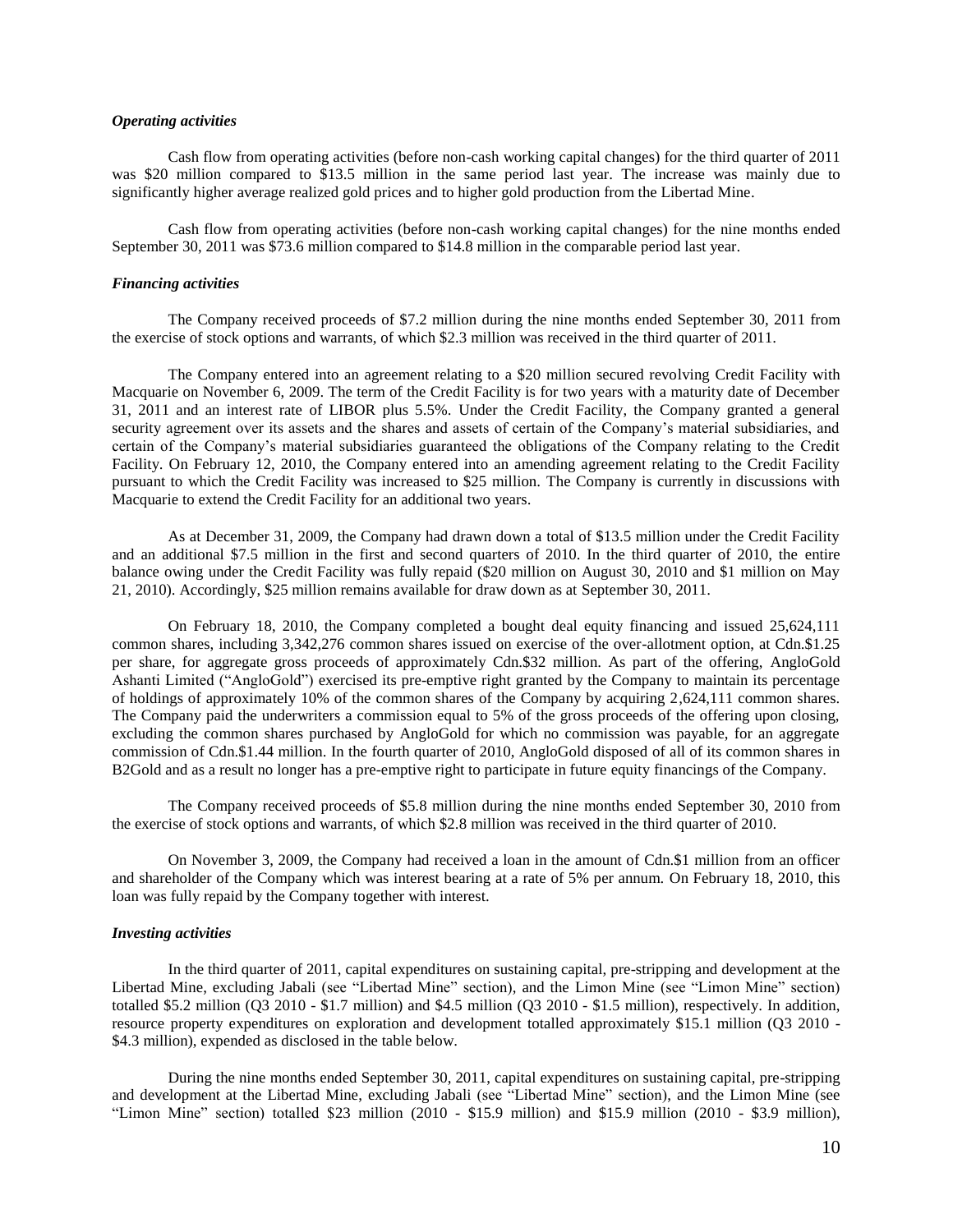respectively. In addition, resource property expenditures on exploration and development totalled approximately \$31.7 million (2010 - \$13.2 million), expended as disclosed in the table below.

|                                 | Three months ended<br>September 30<br>(unaudited)<br><u>2010</u><br>2011 |               | Nine months ended<br>September 30<br>(unaudited)<br>2010<br><u>2011</u> |               |
|---------------------------------|--------------------------------------------------------------------------|---------------|-------------------------------------------------------------------------|---------------|
|                                 | \$<br>(000's)                                                            | \$<br>(000's) | \$<br>(000's)                                                           | \$<br>(000's) |
| Development & exploration:      |                                                                          |               |                                                                         |               |
| Gramalote                       | 4,079                                                                    | 546           | 10,280                                                                  | 1,916         |
| Libertad Mine, including Jabali | 7,965                                                                    | 1,315         | 12,013                                                                  | 3,385         |
| Cebollati                       | 1,413                                                                    | 548           | 3,653                                                                   | 548           |
| Limon Mine, exploration         | 1,001                                                                    | 796           | 2,603                                                                   | 2,043         |
| Radius joint venture            | 475                                                                      | 411           | 1,914                                                                   | 1,543         |
| Calibre joint venture           | 182                                                                      | 663           | 879                                                                     | 2,303         |
| Kupol East and West Licenses    |                                                                          | (17)          |                                                                         | 1,075         |
| Other                           | 30                                                                       | 73            | 404                                                                     | 352           |
|                                 | 15,145                                                                   | 4,335         | 31,746                                                                  | 13,165        |

The Company's extensive 2011 exploration programs on numerous projects are well underway. Drilling continues on Libertad, Limon and Trebol properties in Nicaragua, the Gramalote property in Colombia and the Cebollati property in Uruguay. In total, B2Gold's combined 2011 exploration and pre-feasibility budgets total approximately \$39 million and will fund approximately 84,000 metres of diamond drilling.

### *Libertad exploration*

On September 15, 2011, the Company announced further positive drilling results from the exploration and infill programs at the Libertad Mine property in Nicaragua. These results indicate that the Jabali Zones that generated the previously announced higher grade resources are increasing in size, and confirm the strong continuity of gold mineralization at Jabali Central. In addition, drilling has also continued to intersect strong gold mineralization at Mojon West, the new zone immediately west of the current Mojon open pit, and outside of the current reserves and pit model.

The significance of the continued high grade results from Jabali and the previously announced resource, is that this represents substantially higher grade ore (4.58 g/t of gold), than the current average open pit grade at Libertad of 1.8 g/t of gold, that can be trucked to the Libertad mill for processing to make up a portion of the mill feed which should result in higher annual gold production in the near term and going forward.

Based on the positive results from Jabali to date, the Company has commenced full permitting, environmental studies and metallurgical test work. The Company plans to commence mining from Jabali, delivering good grade colluvial material in late 2011 and open pit mining by late 2012.

The 2011 exploration budget for the Libertad property has been increased to \$8.75 million to further explore the 20 kilometre long Libertad gold belt and to drill the Jabali deposit to indicated resource status. Based on the 2010 drilling, the Company previously announced a resource at Jabali of 3.55 million tonnes at 4.58 g/t gold containing 522,000 ounces of gold. Drilling in 2011 commenced on January 24 with 172 holes totaling 24,345 metres drilled to September 15, 2011. The objectives of this year's program include the completion of the Jabali indicated resource (results expected to be released in early 2012), infill drilling of the eastern and western portions of San Juan to the indicated category and drilling to expand the western margins of the Mojon and Crimea pits.

The Jabali epithermal vein system is currently being explored in two zones, the Antenna and Central Zones, covering a combined strike length of 3.2 kilometres, though the vein itself has a known strike length of 6.2 kilometres. To September 15, 2011 (2010 & 2011) a total of 197 drill holes (28,362 metres) have been completed at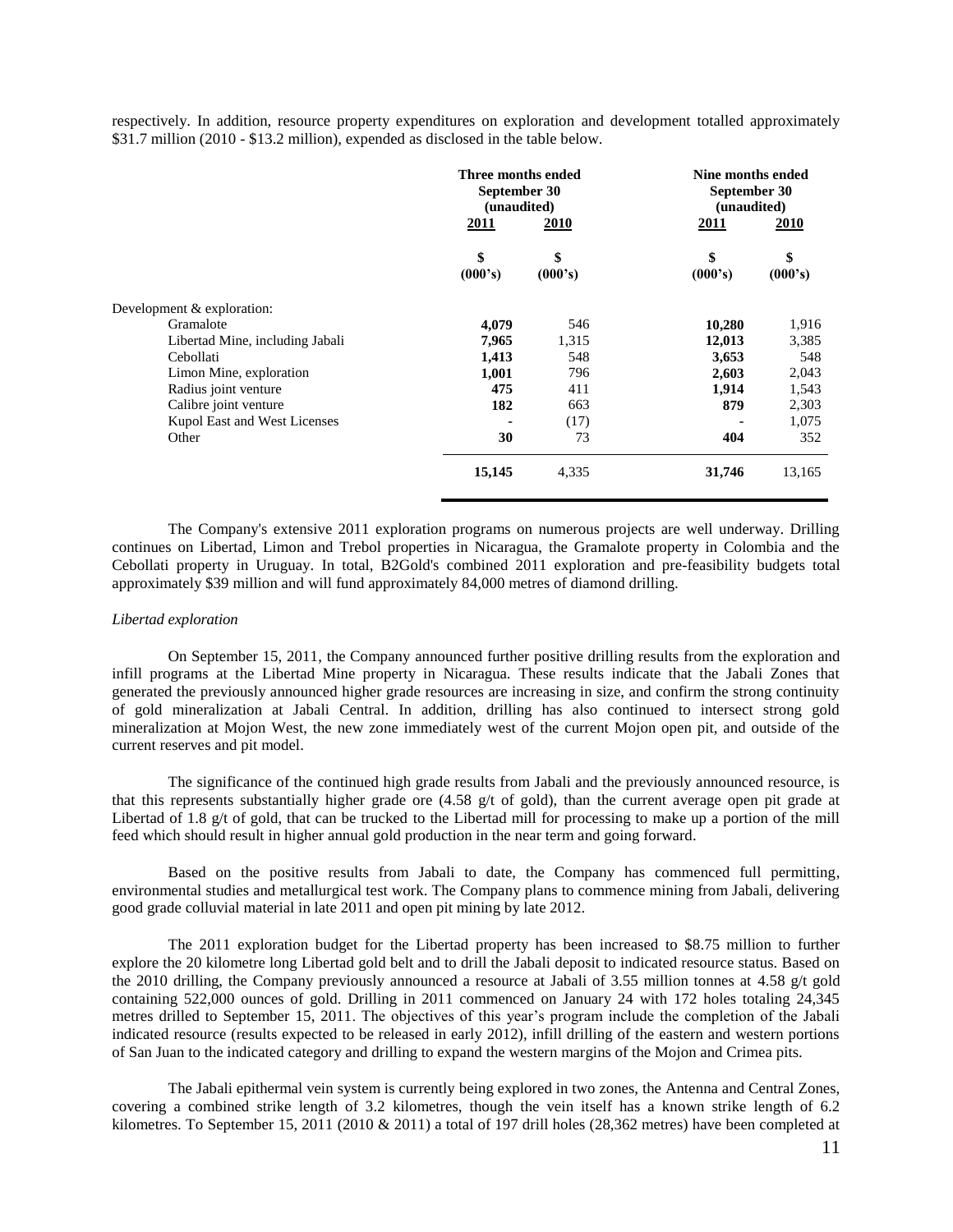Jabali. The current Jabali drilling is focusing on the completion of the Central Zone indicated resource, Jabali Antenna indicated resource drilling and continued exploration drilling.

The new results of Central Zone drilling show excellent gold grade and vein thickness continuity as well as the potential to expand the current resource. Highlights of the Central Zone drilling include hole JB11-137, located in the centre of the deposit at the base of the current resource, which intersected 5.5 metres true width grading 19.52 g/t gold, including 3.0 metres true width grading  $34.63$  g/t gold. This wide, high grade intersection lies on the boundary of the current resource model at depth. JB11-121, also located in the centre of the deposit, intersected 9.89 metres true width grading 4.33 g/t gold, including 2.04 metres true width grading 8.09 g/t. This wide, high grade intersection is located 20 metres below the current resource model and remains open down plunge. Other notable holes include: JB11-101 with 14.2 metres true width grading 2.95 g/t gold, JB11-113 with 8.5 metres true width grading 4.37 g/t gold, JB11-122 with 12.5 metres true width grading 3.51 g/t gold, JB11-125 with 11.5 metres true width grading 4.90 g/t gold, JB11-128 with 9.4 metres true width grading 3.56 g/t gold, JB11-117 with 11.5 metres true width grading 3.32 g/t gold, JB11-097 with 9.06 metres true width grading 4.06 g/t gold  $& 216.72$  g/t silver and JB11-116 with 6.5 metres true width grading 5.55 g/t gold. Hole JB11-090 with 6.79 metres true width grading 4.04 g/t gold is located immediately west of and 30 metres below the current resource, which is open to the west. Hole JB11-098 was drilled 650 metres west of the current Central Zone resource and intersected 4.34 metres true width grading 9.60 g/t gold. This hole targeted the down plunge extension of JB11-060 which intersected 10.7 metres true width grading 2.00 g/t gold. The mineralization is open down plunge.

To September 15, 2011 a total of 31 drill holes totalling 4,610 metres have been completed at the Mojon vein. Recent drilling has tested the area immediately west of the Mojon open pit. Highlights from this area which extends 250 metres west of the current Mojon open pit west wall include: MJ1-023 with 32.4 metres true width grading 1.39 g/t gold including 13.5 metres true width grading 2.19 g/t gold, MJ11-025 with 22.0 metres true width grading 1.62 g/t gold and MJ11-027 with 7.5 metres true width grading 2.17 g/t gold. Additional drilling is planned to evaluate the potential of this area with the intention to define an indicated resource immediately west of the current Mojon open pit, that could significantly increase the Mojon pit mine life.

## *Gramalote exploration (B2Gold 49% / AngloGold 51%)*

On September 19, 2011, the Company released additional positive results from the drilling and prefeasibility work underway on the Gramalote Project in Colombia. Prefeasibility and exploration work recommenced at the Gramalote Project in the second half of 2010 with drilling for metallurgical samples, exploration drilling and preliminary engineering investigations with a total of 25,572.85 metres of drilling completed in 72 holes. The Company and AngloGold are funding a 2011 prefeasibility and exploration budget of \$37.6 million. This budget includes 29,000 metres of diamond drilling to explore additional targets on the property, infill drilling of the Gramalote deposit, drilling for metallurgical test samples and conducting engineering and environmental studies. Each joint venture partner will fund their share of expenditures pro rata. The two companies plan to continue exploration and conduct prefeasibility work in 2011 and into 2012, with a goal of completing a prefeasibility study by June 2012 and a final feasibility study by October 2013.

Highlights from the 2011 prefeasibility and exploration work include positive metallurgical test results showing in excess of 90% recovery, encouraging drill results from the outside targets and consistent grade from the infill drilling on the Gramalote Ridge resource.

A total of 8,995 metres in 23 holes have been completed to September 19, 2011 in the infill drill program on the Gramalote Ridge resource area since October 2010. Results of the infill drilling correlate well with the previous drilling on Gramalote Ridge and include up to 180.0 metres at 1.09 g/t gold in hole GR-121, 142.0 metres at 1.49 g/t gold in hole GR-128 and 88.0 metres at 1.25 g/t gold in hole GR-116. Infill drilling with two core rigs continues on Gramalote Ridge with the goal of increasing ounces in the resource and converting the resource from inferred into indicated. The Company completed and published in 2009 a NI 43-101 compliant inferred mineral resource estimate for the Gramalote Ridge Zone of 74.375 million tonnes grading 1.00 g/t gold for a total of 2.39 million troy ounces of gold at a 0.5 g/t gold cutoff and within a US\$1,000 per ounce gold optimised Whittle pit (see news release dated January 12, 2009). The Gramalote Ridge zone is a continuous zone extending 1,200 metres x 275 metres x 500 metres. Exploration drill results indicate the Gramalote Ridge Zone remains open.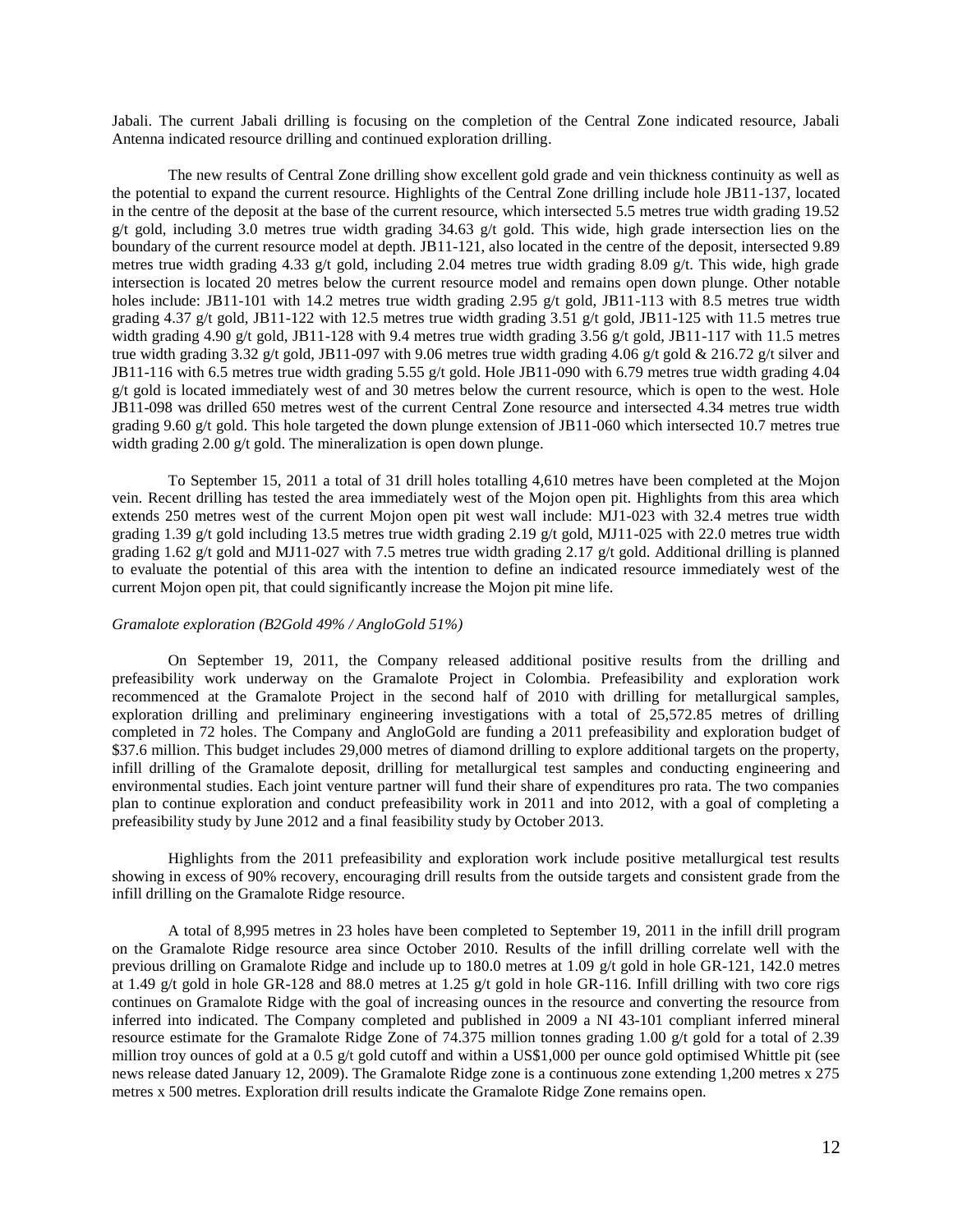Exploration drilling is in progress on five drill targets located within four kilometres of the current Gramalote inferred mineral resource including Monjas West, Trinidad South, Monjas East, Limon and Topacio. All of these targets have similar geological, alteration and mineralization characteristics to Gramalote Ridge. Since October 2010 a total of 13,150.44 metres in 37 drill holes have been completed up to September 19, 2011 on the satellite targets. Results to date clearly indicate the upside potential for more gold mineralization on the large Gramalote property.

Positive gold intersections have been returned in Monjas West. Monjas West is located two kilometre west southwest along strike of Gramalote Ridge resource and drilling tested rock channel samples up to 27.0 metres at 2.2 g/t gold, 13.0 metres at 3.3 g/t gold and 12.0 metres at 2.6 g/t gold. A total of 4,310.88 metres in 11 holes have been drilled at Monjas West with results up to 56.0 metres at 0.94 g/t gold (including 14.0 metres at 1.66 g/t gold and 12.0 metres at 1.45 g/t gold) in hole MW-05, 20.0 metres at 1.88 g/t gold in hole MW-03 and 22.0 metres at 0.93 g/t gold in hole MW-04. Assays are pending for holes 8 to 10. Drilling continues in Monjas West with one drill rig.

Drilling at Trinidad South located four kilometres to the west of Gramalote Ridge is testing the continuity and extension of positive drill results obtained by B2Gold in 2008 at Trinidad that returned up to 223.0 metres at 1.00 g/t gold (TR-6) and 109.0 metres at 1.13 g/t gold (TR-2) as part of the 7,019 metres drill program that outlined similar mineralization to that of Gramalote Ridge over a 1,100 x 500 metres area. To date 2,284.30 metres in seven holes have been completed with assays up to 12.0 metres at 0.73 g/t gold (TSE-01) and 18.0 metres at 0.80 g/t gold including 10.0 metres at 1.17 g/t gold (TS-01). Assays are pending on holes TR-22 to TR-25. Drilling with one drill rig continues at Trinidad. Previous results at Trinidad along with the encouraging results from Monjas West demonstrate the good potential for additional gold resources on the Gramalote property.

Monjas East is located immediately west along strike from 2008 Gramalote Ridge drilling results of 34.1 metres at 1.32 g/t gold (GR-95) and 23.8 metres at 1.1 g/t gold (FZ-03). To date a total of 4,008.42 metres in 14 holes have been drilled at Monjas East with results up to 14.0 metres at 1.14 g/t gold (ME-04), 12.0 metres at 1.01 g/t gold (ME-11) and 12.0 metres at 0.96 g/t gold (ME-03). Assays are pending for hole 13.

The Limon zone, located one kilometre south of Gramalote Ridge, comprises an 850 x 300 metre gold soil geochemical anomaly with rock channel samples up to 6.0 metres at 4.9 g/t gold and 13.0 metres at 1.6 g/t gold. Results from the five holes totaling 1,870.19 metres drilled in Limon include 6.0 metres at 1.65 g/t gold (LM-01). Assays are pending for holes LM-03 to LM-05. Drilling continues at Limon with one drill rig. Two holes totaling 676.65 metres drilled at Topacio located three kilometres west northwest of Gramalote Ridge did not return any significant results.

### *Cebollati exploration*

On September 16, 2011, the Company announced additional drilling results from the first exploration drill program at its newly discovered Cebollati gold project in Uruguay. The Company is earning an 80% interest in the property.

Twenty-eight holes totalling 4,036 metres have been completed to September 16, 2011 with new holes following up on the initial drill holes on the property (see B2Gold press release dated June 7, 2011) which confirmed the presence of significant gold bearing replacement style mineralization within multiple zones. Highlights of the new drilling include:

- $\bullet$  UC11-019 with 11.15 metres grading 11.59 g/t gold within a broader 23.85 metres interval of mineralization grading 5.69 g/t
- $\bullet$  UC11-022 with 7.55 metres grading 5.67 g/t gold; and
- $\bullet$  UC11-021 with 16.25 metres grading 1.74 g/t gold

Recent drilling was concentrated in two areas, Southern and Windmill, with the aim to help in defining the geometry of the previously identified zones and test for multiple zones within the target areas. Tighter spaced drilling confirms the existence of zones of continuous, shallow, mineralization within both the Windmill and Southern zones, which are open along strike and to depth. In conjunction with the trenching each of these zones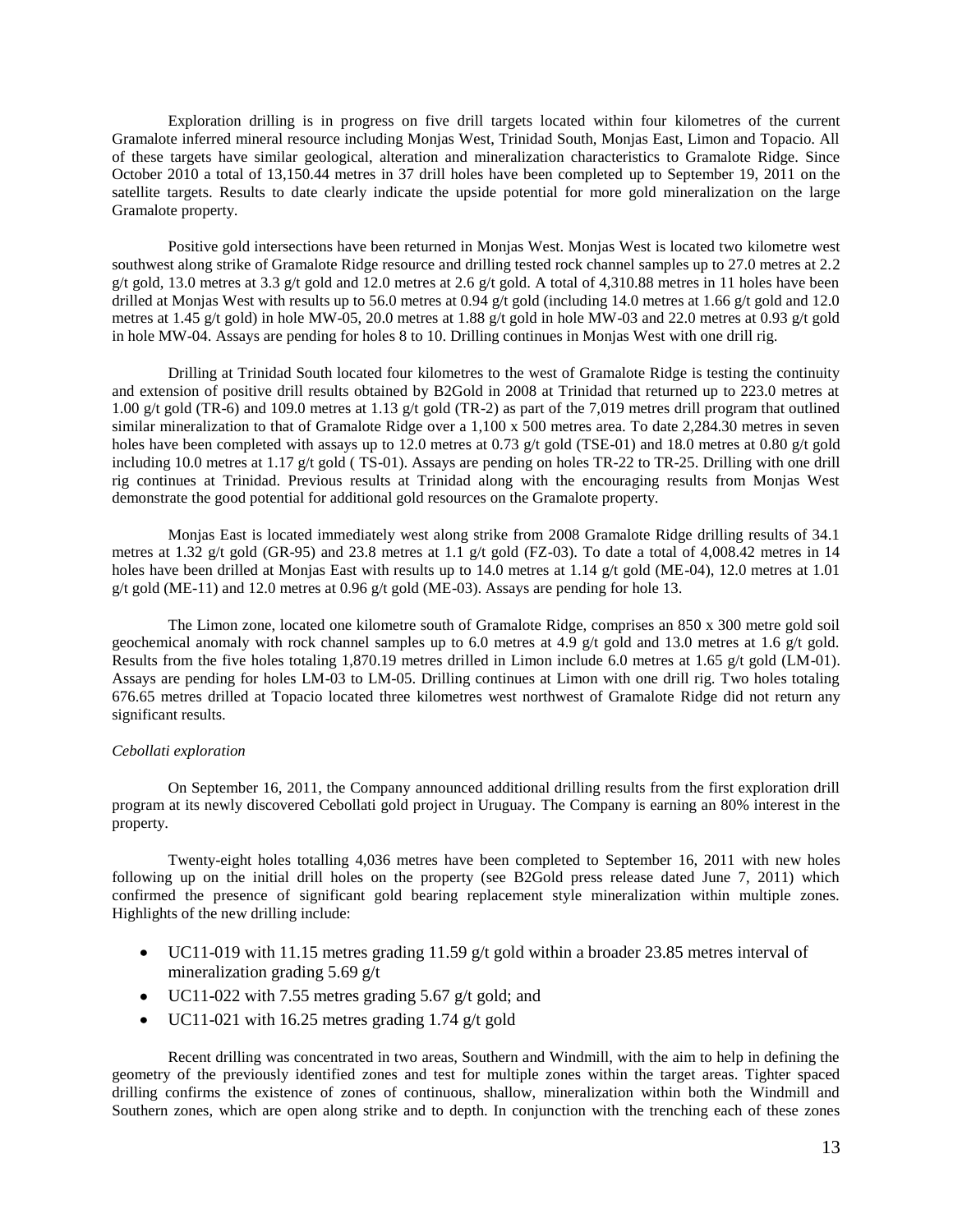extends for in excess of 400 metres within a mineralized system which has been defined over greater than 2.2 kilometres in strike length (see B2Gold press release dated November 15, 2010).

Fifteen holes totalling 2,132 metres have been drilled to date in the Southern zone with the majority of the holes testing the eastern limb of a broad antiformal structure close to the main fold hinge zone within the deformed marble sequence. Recent drilling results are summarized in the table below. Broad zones of alteration and mineralization have been intersected within the Southern zone with several shallow easterly dipping high grade shoots now identified, as typified by holes UC11-019 and UC11-022, which intersected 11.15 metres grading 11.59 g/t gold (6.17 g/t gold with assays capped at 25 g/t gold) and 7.55 metres grading 5.67 g/t gold (4.66 g/t gold with assays capped at 25 g/t gold) respectively. These higher grade shoots have been traced for approximately 75 metres down dip, remain open to the north and south but appear to pinch out to the east. In addition to these holes a single hole, UC11-029, tested the western limb of the antiform and intersected narrow, potentially stacked, horizons of replacement mineralization, with the central horizon returning 3.30 metres grading 3.76 g/t gold. Additional holes will follow up on this new area of mineralization at a later date.

### *Radius Joint Venture - Trebol exploration*

On August 23, 2011, the Company and Radius Gold Inc. ("Radius Gold"), announced an update on recent work carried out by the Company at their jointly owned (60% B2Gold/ 40% Radius Gold) Trebol project in northeastern Nicaragua. Trebol is a low-sulphidation gold-bearing epithermal vein and breccia system characterized by shallow to moderately dipping tabular shaped vein and hydrothermal breccia zones within andesite. Trenching at Trebol East Positive results have been received from recent trenching at Trebol East located 3 kilometres east of the main Trebol trend. The low hills are comprised of the same quartz veins, hydrothermal breccias, and replacement zones, dipping moderately to the west, as seen in the main Trebol trend. The new trench results appear to be outlining a north-south trending mineralized zone at least 1.5 kilometres long. Trench 91, which lies at the southern end of the trend, returned 18.00 metres at 2.56 g/t gold. Roughly 1 kilometre north, Trench 93 returned 19.00 metres at 1.54 g/t gold. Trench 92, which was cut 200 metres south of Trench 91, returned 5.70 metres at 0.63 g/t gold.

Trenching and soil sampling will continue at Trebol with priority given to developing the emerging zone at Trebol East, with the aim of defining drill targets. Detailed soil sampling will also continue along the main Trebol trend as well to better define potential resource areas.

### *Calibre Joint Venture - Primavera exploration*

The Company and Calibre Mining Corp. ("Calibre") have approved a Phase 2 exploration program and budget for the Primavera gold-copper prospect, located seven kilometres south of the historic Santa Rita copper-gold skarn mine in the Borosi Project in Northeast Nicaragua.

At the Primavera gold-copper prospect Calibre has identified three areas with substantial gold and copper anomalies highlighted by an 850 metre by 300 metre coincident gold-copper soil anomaly containing consistent values over 100 ppb gold (up to 1.18  $g/t$  gold) and 250 ppm copper. The area is thought to be prospective for epithermal and porphyry systems. Reconnaissance rock sampling identified high grade gold and copper mineralization in grab samples from quartz veins and breccias in the central part of the prospect area including: 31.8 g/t gold and 2.41% copper, 24.8 g/t gold and 0.14% copper, 14.65 g/t gold and 1.33% copper and 34.1 g/t gold.

The program, which has now begun, will consist of two separate success-based phases; the first phase consists of trenching and pit sampling within the 850 metre by 300 metre Primavera gold-copper soil anomaly. The second phase will consist of diamond drilling the most prospective identified targets. The total budget for this phase of the Primavera trenching and diamond drilling program is \$0.4 million.

Calibre has received complete assay results from one initial trench excavated within the Primavera goldcopper soil anomaly. Trench PRTR11-005 assayed 1.48 g/t gold and 832 ppm copper over 29.85 metres within a zone of abundant stockwork veining. The mineralized interval in the trench is open in both directions and further expansion of the trenching program is on-going.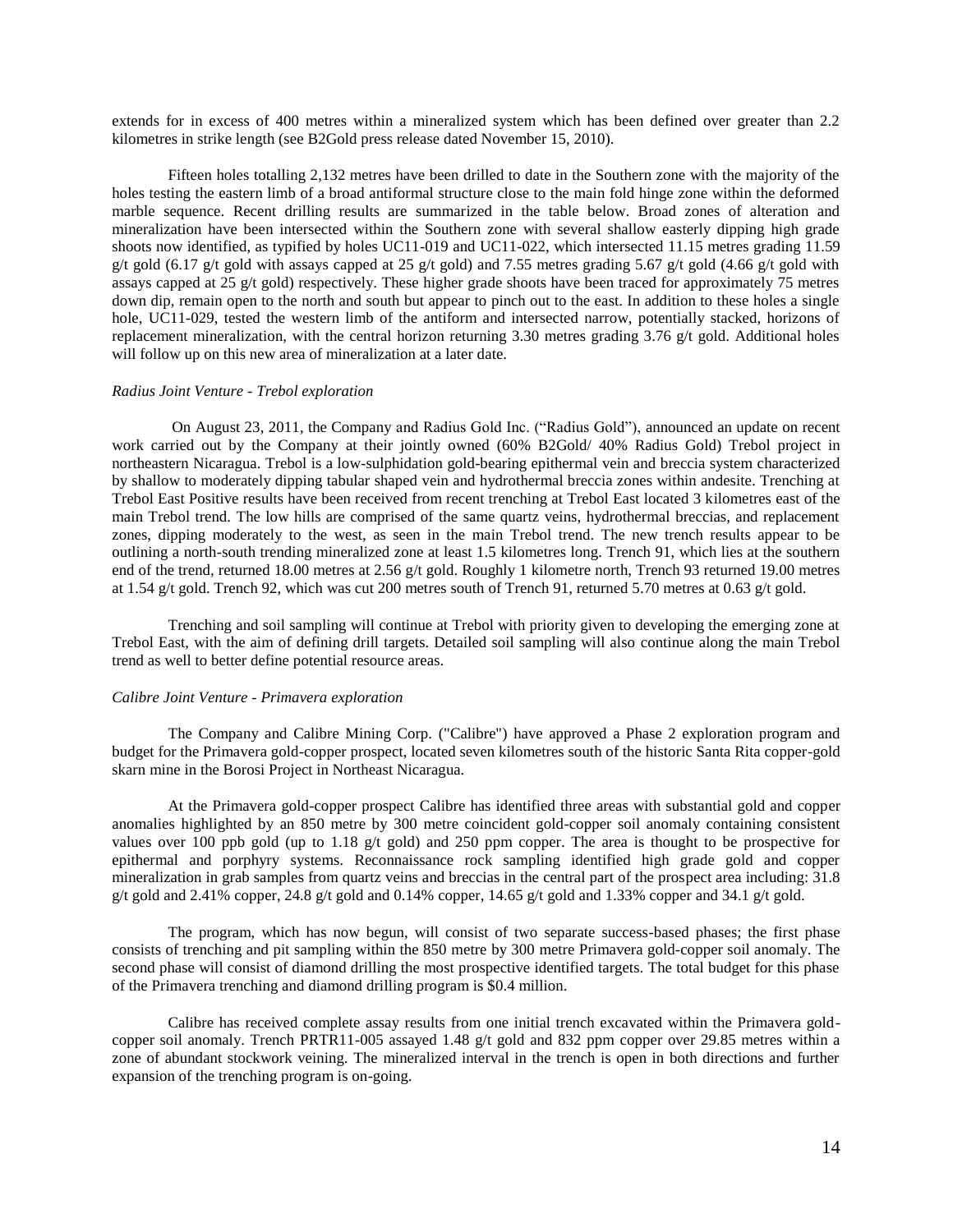The Primavera prospect is subject to an option agreement with Calibre, whereby Calibre is acting as operator and the Company may earn up to a 51% interest in specific concessions within the Borosi area by funding Cdn.\$8 million in expenditures by June 2014. Once the earn-in is complete, the Company may elect to carry an individual prospect within the concession area through to a Preliminary Economic Assessment for an additional 14% interest in the prospect.

## **CRITICAL ACCOUNTING ESTIMATES**

Full disclosure of the Company's accounting policies in accordance with IFRS can be found in Notes 2, 3 and 4 to the Company's March 31, 2011 interim financial statements. Management considers the following policies to be the most critical in understanding the judgments that are involved in the preparation of the Company's financial statements and the uncertainties that could impact its results of operations, financial condition and cash flows:

- Ore reserve and resource estimates;
- Units-of-production;
- Exploration and evaluation expenditures;
- Mine restoration provisions; and
- Deferred income taxes and valuation allowances.

### *Ore reserve and resource estimates*

Ore reserves are estimates of the amount of ore that can be economically and legally extracted from the Company's mining properties. The Company estimates its ore reserves and a mineral resource based on information compiled by appropriately qualified persons relating to the geological data on the size, depth and shape of the ore body, and requires complex geological judgments to interpret the data. The estimation of recoverable reserves is based upon factors such as estimates of foreign exchange rates, commodity prices, future capital requirements, and production costs along with geological assumptions and judgments made in estimating the size and grade of the ore body. Changes in the reserve or resource estimates may impact the carrying value of exploration and evaluation assets, mine properties, property, plant and equipment, goodwill, restoration provisions, recognition of deferred tax assets, and depreciation and amortization charges.

## *Units-of-production depreciation*

Estimated proven and probable reserves and a portion of measured and indicated resources that are reasonably expected to be converted to proven and probable reserves are used in determining the depreciation and amortization of mine specific assets. This results in depreciation and amortization charges proportional to the depletion of the anticipated remaining life of mine production. Each item's life, which is assessed annually, has regard to both its physical life limitations and to present assessments of economically recoverable reserves and resources of the mine property at which the asset is located. These calculations require the use of estimates and assumptions, including the amount of recoverable reserves and resources and estimates of future capital expenditure.

#### *Exploration and evaluation expenditures*

The application of the Company's accounting policy for exploration and evaluation expenditures requires judgment in determining whether it is likely that future economic benefits are likely either from future exploitation or sale or where activities have not reached a stage which permits a reasonable assessment of the existence of reserves. The deferral policy requires management to make certain estimates and assumptions about future events or circumstances, in particular whether an economically viable extraction operation can be established. Estimates and assumptions made may change if new information becomes available. If, after expenditure is capitalized, information becomes available suggesting that the recovery of expenditure is unlikely, the amount capitalized is written off in the statement of comprehensive income in the period when the new information becomes available.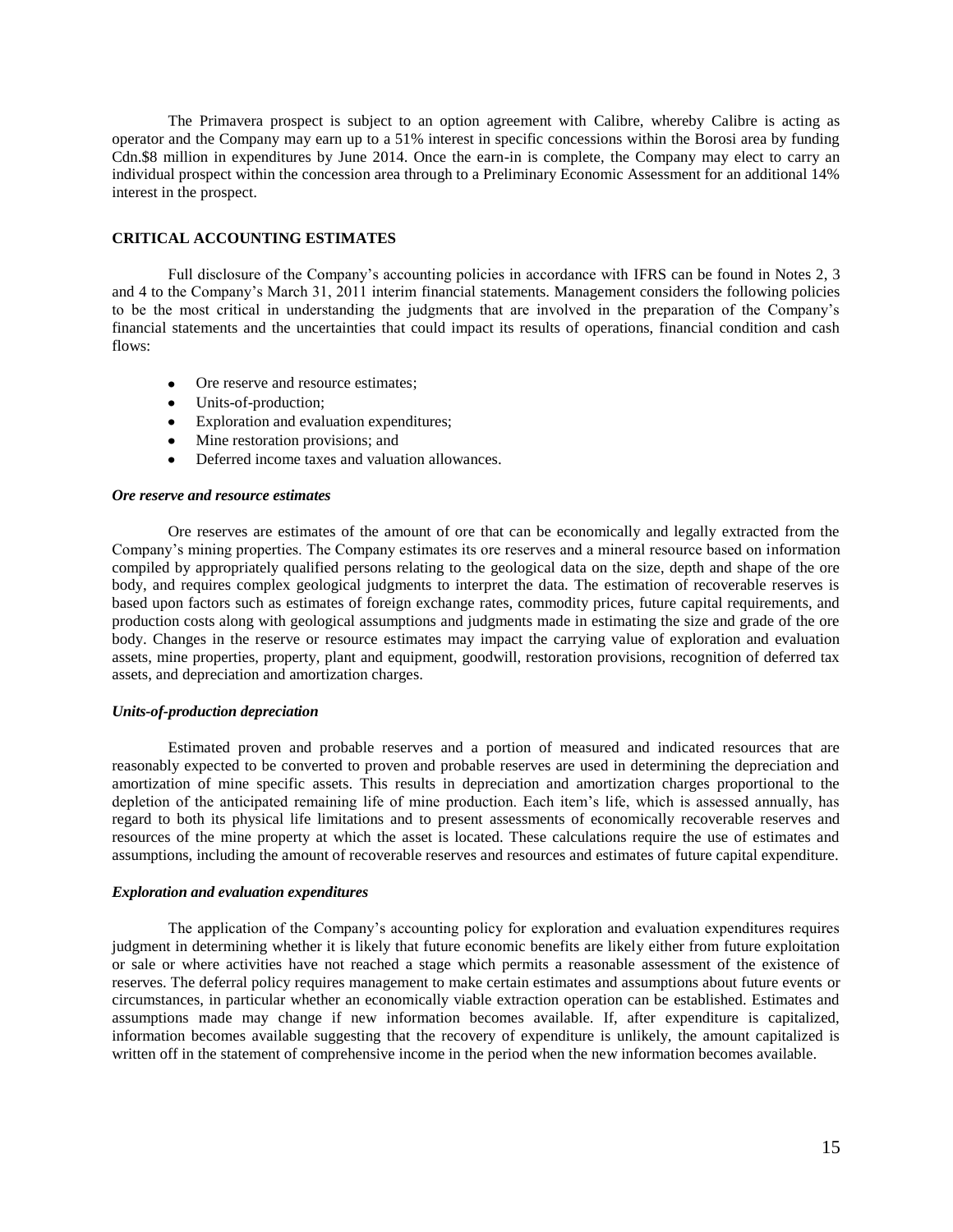### *Mine restoration provisions*

The Company's mining and exploration activities are subject to various laws and regulations governing the protection of the environment. Significant judgments and estimates are made when estimating the nature and costs associated with mine restoration provisions. Cash outflows relating to the obligations are expected to be incurred over periods estimated to extend to 2019 and beyond. When considering the effect of the extended time period over which costs are expected to be incurred, combined with the estimated discount rate and inflation factors, the fair value of the mine restoration provisions could materially change from period to period due to changes in the underlying assumptions.

## *Deferred income taxes and valuation allowances*

The Company is periodically required to estimate the tax basis of assets and liabilities. Where applicable tax laws and regulations are either unclear or subject to varying interpretations, it is possible that changes in these estimates could occur that materially affect the amounts of deferred income tax assets and liabilities recorded in the financial statements. Changes in deferred tax assets and liabilities generally have a direct impact on earnings in the period that the changes occur.

Each period, the Company evaluates the likelihood of whether some portion or all of each deferred tax asset will not be realized. This evaluation is based on historic and future expected levels of taxable income, the pattern and timing of reversals of taxable temporary timing differences that give rise to deferred tax liabilities, and tax planning initiatives. Levels of future taxable income are affected by, among other things, market gold prices, production costs, quantities of proven and probable gold reserves, interest rates and foreign currency exchange rates.

# **RECENT ACCOUNTING PRONOUNCEMENTS**

#### *Adoption of International Financial Reporting Standards ("IFRS")*

Effective January 1, 2011 Canadian publicly listed entities were required to prepare their financial statements in accordance with IFRS. Due to the requirement to present comparative financial information, the effective transition date is January 1, 2010. The three months ended March 31, 2011 is the Company's first reporting period under IFRS. Full disclosure of the Company's accounting policies in accordance with IFRS can be found in Notes 2, 3 and 4 to the Company's March 31, 2011 interim financial statements. The Company's March 31, 2011, June 30, 2011 and September 30, 2011 interim financial statements also include reconciliations of the previously disclosed comparative periods financial statements prepared in accordance with Canadian generally accepted accounting principles to IFRS as set out in Note 13 to the March 31, 2011 interim financial statements and Note 10 to the June 30, 2011 and September 30, 2011 interim financial statements.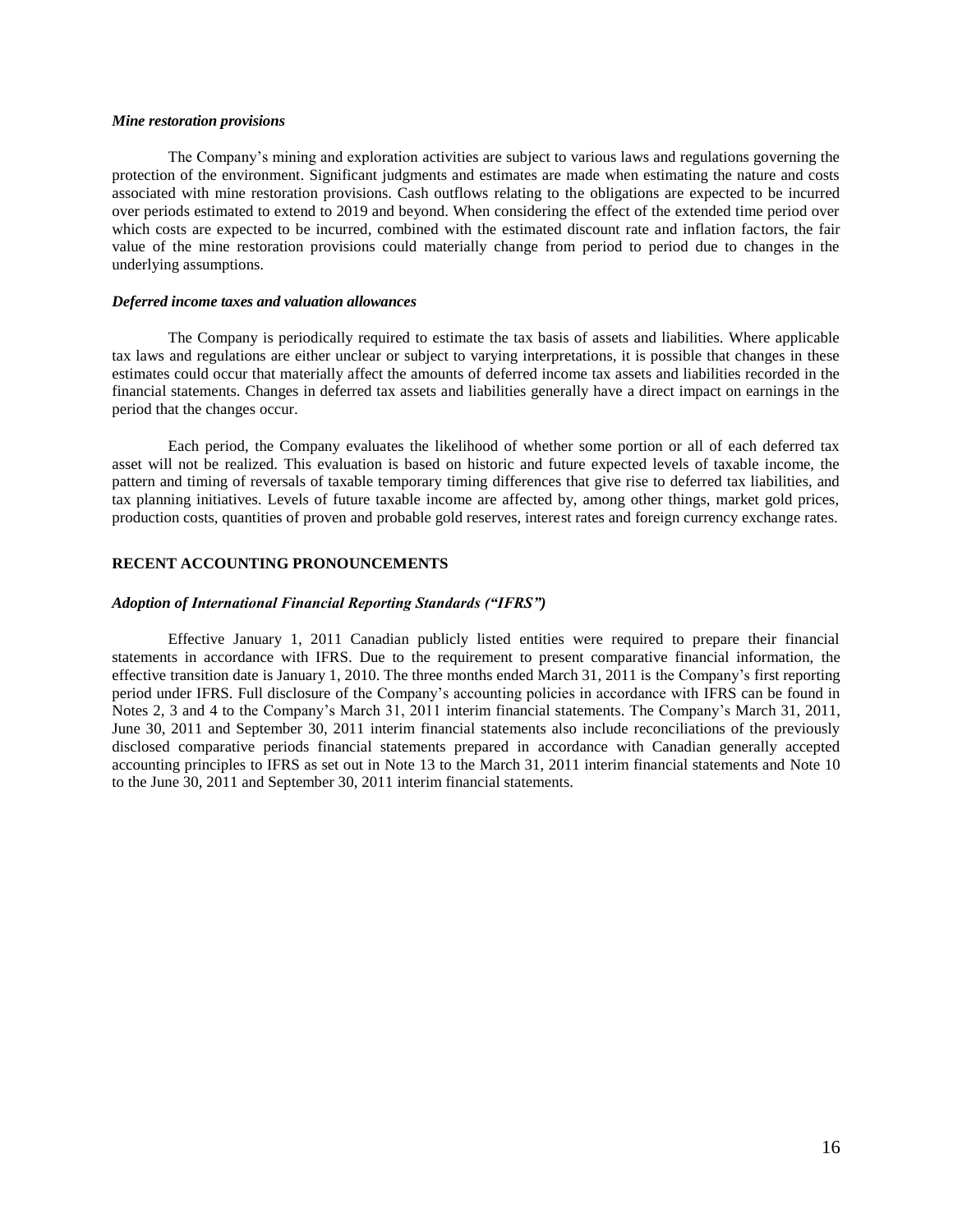## **RISKS AND UNCERTAINTIES**

*The exploration and development of natural resources are highly speculative in nature and are subject to significant risks. The risk factors noted below do not necessarily comprise all those faced by the Company. The Company is faced with a number of other risk factors as described under "Risk Factors", disclosed in its Annual Information Form, available under the Company's profile on SEDAR at www.sedar.com. Additional risks and uncertainties not presently known to the Company or that the Company currently considers immaterial may also impair the business, operations and future prospects of the Company. If any of the following risks actually occur, the business of the Company may be harmed and its financial condition and results of operations may suffer significantly.* 

## *Exploration, Development and Operating Risks*

Mining operations generally involve a high degree of risk. The Company's operations are subject to all the hazards and risks normally encountered in the exploration, development and production of gold, including unusual and unexpected geologic formations, seismic activity, rock bursts, cave-ins, flooding, pit wall failure and other conditions involved in drilling and removal of material, any of which could result in damage to, or destruction of, mines and other producing facilities, damage to life or property, environmental damage and possible legal liability. Although adequate measures to minimize risk are being taken, milling operations are subject to hazards such as fire, equipment failure or failure of retaining dams around tailings disposal areas which may result in environmental pollution and consequent liability.

The exploration for and development of mineral deposits involves significant risks which even a combination of careful evaluation, experience and knowledge may not eliminate. While the discovery of an ore body may result in substantial rewards, few properties that are explored are ultimately developed into producing mines and no assurance can be given that minerals will be discovered in sufficient quantities or having sufficient grade to justify commercial operations or that funds required for development can be obtained on a timely basis. Major expenses may be required to locate and establish mineral reserves, to develop metallurgical processes and to construct mining and processing facilities at a particular site. It is impossible to ensure that the exploration or development programs planned by the Company will result in a profitable commercial mining program. The economics of developing gold and other mineral properties are affected by many factors including the cost of operations, variations of the grade of ore mined, fluctuations in the price of gold or other minerals produced, costs of processing equipment and such other factors as government regulations, including regulations relating to royalties, allowable production, importing and exporting of minerals and environmental protection. The exact effect of these factors cannot be accurately predicted but the combination of these factors may result in the Company not receiving an adequate return on invested capital.

There is no certainty that the expenditures made by the Company towards the search and evaluation of mineral deposits will result in discoveries or development of commercial quantities of ore.

#### *Foreign Countries and Mining Risks*

The Company's production activities are currently conducted in Nicaragua and, as such, the Company's operations are exposed to various levels of political, economic and other risks and uncertainties. These risks and uncertainties vary from country to country and include, but are not limited to, terrorism, hostage taking, military repression, extreme fluctuations in currency exchange rates, high rates of inflation, labour unrest, the risks of war or civil unrest, expropriation and nationalization, uncertainty as to the outcome of any litigation in foreign jurisdictions, uncertainty as to enforcement of local laws, renegotiation or nullification of existing concessions, licences, permits and contracts, illegal mining, changes in taxation policies, restrictions on foreign exchange and repatriation, and changing political conditions, currency controls and governmental regulations that favour or require the awarding of contracts to local contractors or require foreign contractors to employ citizens of, or purchase supplies from, a particular jurisdiction.

The Company has interests in exploration properties that are located in developing countries, including Nicaragua and Colombia, and the mineral exploration and mining activities of the Company may be affected in varying degrees by political instability and government regulations relating to foreign investment and the mining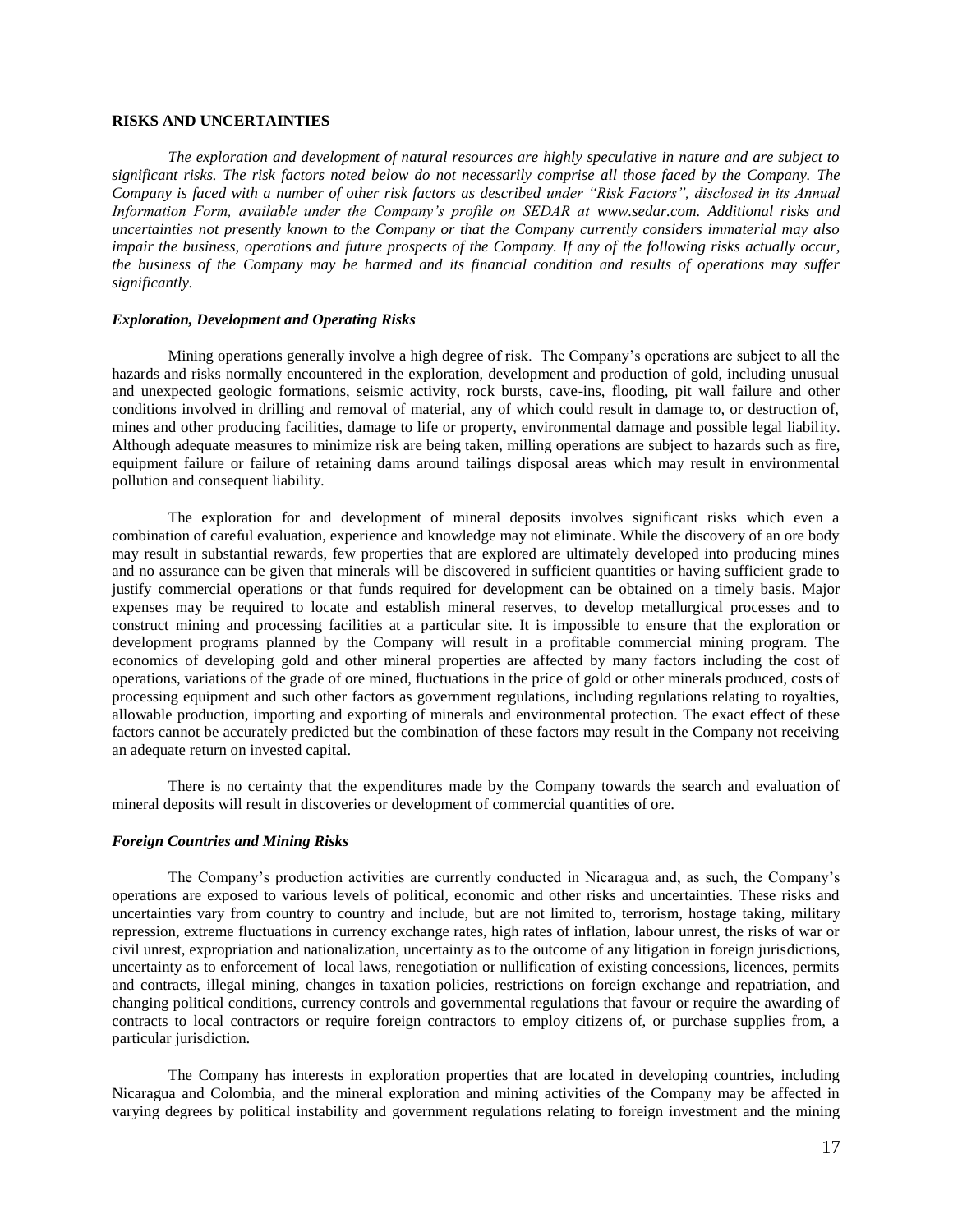industry. Changes, if any, in mining or investment policies or shifts in political attitude in Nicaragua or Colombia may adversely affect the Company's operations or profitability. Operations may be affected in varying degrees by government regulations with respect to, but not limited to, restrictions on production, price controls, export controls, currency remittance, income taxes, expropriation of property, foreign investment, maintenance of claims, environmental legislation, land use, land claims of local people, water use and mine safety.

Failure to comply with applicable laws, regulations, and permitting requirements may result in enforcement actions there under, including orders issued by regulatory or judicial authorities causing operations to cease or be curtailed, and may include corrective measures requiring capital expenditures, installation of additional equipment, or remedial actions. Parties engaged in mining operations may be required to compensate those suffering loss or damage by reason of the mining activities and may have civil or criminal fines or penalties imposed for violations of applicable laws or regulations. Amendments to current laws, regulations and permits governing operations and activities of mining companies, or more stringent implementation thereof, could have a material adverse impact on the Company and cause increases in capital expenditures or production costs or reduction in levels of production at producing properties or require abandonment or delays in development of new mining properties.

The occurrence of these various factors and uncertainties cannot be accurately predicted and could have an adverse effect on the Company's business, financial condition and results of operations.

### *Property Interests*

The ability of the Company to carry out successful mineral exploration and development activities and mining operations will depend on a number of factors. No guarantee can be given that the Company will be in a position to comply with all conditions and obligations, or to require third parties to comply with their obligations with respect to such properties. Furthermore, while it is common practice that permits and licenses may be renewed, extended or transferred into other forms of licenses appropriate for ongoing operations, no guarantee can be given that a renewal, extension or a transfer will be granted to the Company or, if they are granted, that the Company will be in a position to comply with all conditions that are imposed. A number of the Company's interests are the subject of pending applications to register assignments, extend the term, increase the area or to convert licenses to concession contracts and there is no assurance that such applications will be approved as submitted.

The Company is satisfied, based on due diligence conducted by the Company, that its interests in the properties are valid and exist. There can be no assurances, however, that the interests in the Company's properties are free from defects or that the material contracts between the Company and the entities owned or controlled by foreign government will not be unilaterally altered or revoked. There is no assurance that such rights and title interests will not be revoked or significantly altered to the detriment of the Company. There can be no assurances that the Company's rights and title interests will not be challenged or impugned by third parties. The Company's interests in properties may be subject to prior unregistered agreements or transfers and title may be affected by undetected defects or governmental actions.

Certain of the Company's property interests are also the subject of joint ventures that give the Company the right to earn an interest in the properties. To maintain a right to earn an interest in the properties, the Company may be required to make certain expenditures in respect of the property maintenance by paying government claim and other fees. If the Company fails to make the expenditures or fails to maintain the properties in good standing, the Company may lose its right to such properties and forfeit any funds expended to such time.

## *Commodity Prices*

The profitability of the Company's operations will be dependent upon the market price of mineral commodities. Mineral prices fluctuate widely and are affected by numerous factors beyond the control of the Company. The level of interest rates, the rate of inflation, world supply of mineral commodities, consumption patterns, sales of gold by central banks, forward sales by producers, production, industrial and jewellery demand, speculative activities and stability of exchange rates can all cause significant fluctuations in prices. Such external economic factors are in turn influenced by changes in international investment patterns, monetary systems and political developments. The prices of mineral commodities have fluctuated widely in recent years. Current and future price declines could cause commercial production to be impracticable.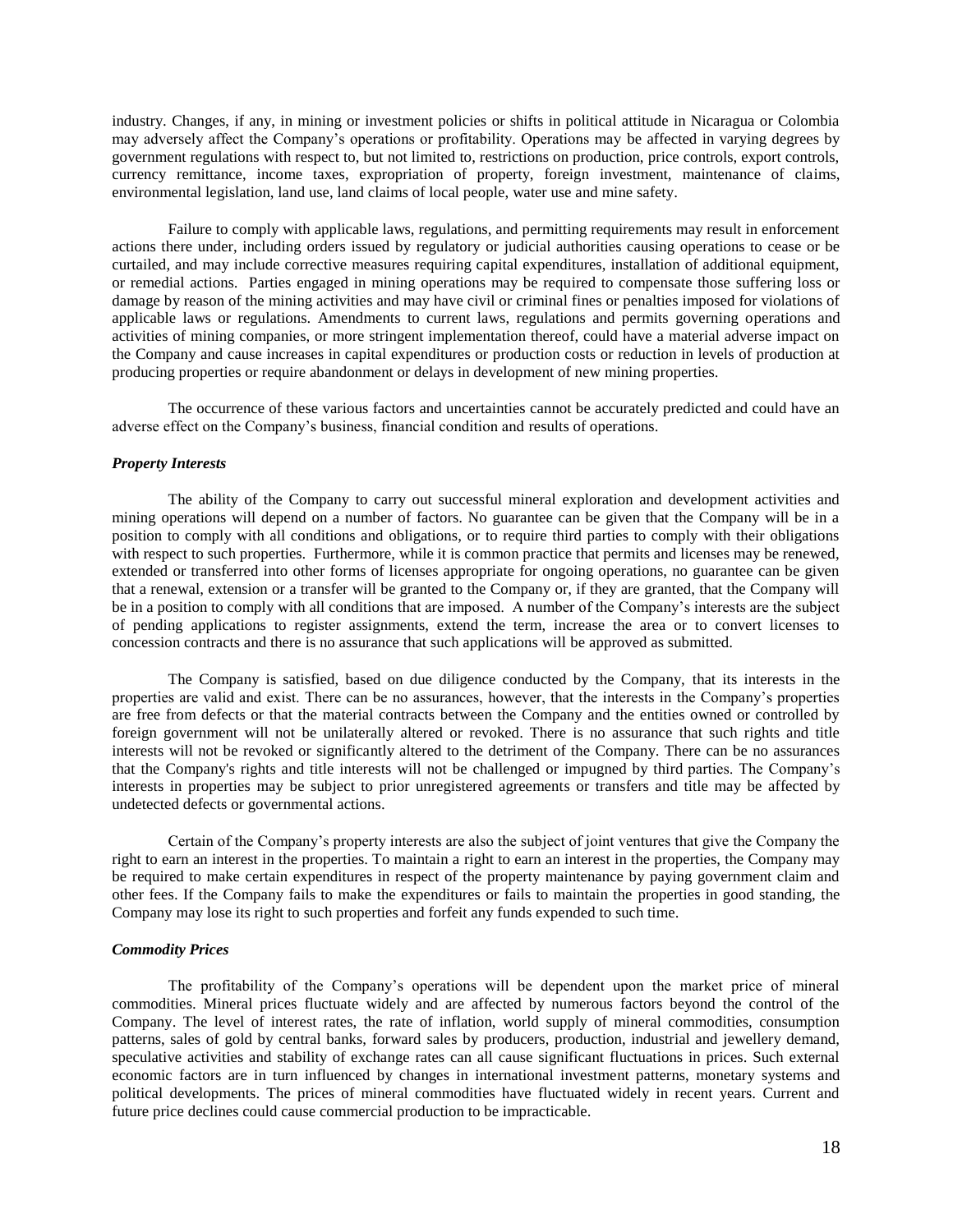The Company's revenues and earnings also could be affected by the prices of other commodities such as fuel and other consumable items, although to a lesser extent than by the price of gold. The prices of these commodities are affected by numerous factors beyond the Company's control.

### *Currency Risks*

The Company's operations in foreign countries are subject to currency fluctuations and such fluctuations may materially affect the Company's financial position and results. The Company reports its financial results in United States dollars and incurs expenses in United States dollars, Canadian dollars, Nicaraguan córdobas, and Colombian pesos. As the exchange rates between the Nicaraguan córdoba, Colombian peso and Canadian dollar fluctuate against the United States dollar, the Company will experience foreign exchange gains and losses. The exchange rate between the córdoba and the United States dollar varies according to a pattern set by the Nicaraguan Central Bank. The córdoba has been annually devalued versus the United States dollar by means of a crawling peg mechanism which currently stands at approximately 5%.

#### *Environmental Compliance*

The Company's operations are subject to local laws and regulations regarding environmental matters, the abstraction of water, and the discharge of mining wastes and materials. Any changes in these laws could affect the Company's operations and economics. Environmental laws and regulations change frequently, and the implementation of new, or the modification of existing, laws or regulations could harm the Company. The Company cannot predict how agencies or courts in foreign countries will interpret existing laws and regulations or the effect that these adoptions and interpretations may have on the Company's business or financial condition.

The Company may be required to make significant expenditures to comply with governmental laws and regulations. Any significant mining operations will have some environmental impact, including land and habitat impact, arising from the use of land for mining and related activities, and certain impact on water resources near the project sites, resulting from water use, rock disposal and drainage run-off. No assurances can be given that such environmental issues will not have a material adverse effect on the Company's operations in the future. While the Company believes it does not currently have any material environmental obligations, exploration activities may give rise in the future to significant liabilities on the Company's part to the government and third parties and may require the Company to incur substantial costs of remediation. Additionally, the Company does not maintain insurance against environmental risks. As a result, any claims against the Company may result in liabilities the Company will not be able to afford, resulting in the failure of the Company's business. Failure to comply with applicable laws, regulations, and permitting requirements may result in enforcement actions there under, including orders issued by regulatory or judicial authorities causing operations to cease or be curtailed, and may include corrective measures requiring capital expenditures, installation of additional equipment, or remedial actions. Parties engaged in exploration operations may be required to compensate those suffering loss or damage by reason of the exploration activities and may have civil or criminal fines or penalties imposed for violations of applicable laws or regulations and, in particular, environmental laws.

Amendments to current laws, regulations and permits governing operations and activities of exploration companies, or more stringent implementation thereof, could have a material adverse impact on the Company and cause increases in expenditures and costs or require abandonment or delays in developing new mining properties.

### **INTERNAL CONTROLS**

The Company's management is responsible for establishing and maintaining adequate internal control over financial reporting. Any system of internal control over financial reporting, no matter how well designed, has inherent limitations. As a result, even those systems determined to be effective can only provide reasonable assurance regarding the preparation and presentation of the Company's financial statements. There have been no changes in the Company's internal control over financial reporting in the first nine months of 2011 that have materially affected, or are reasonably likely to materially affect, internal control over financial reporting.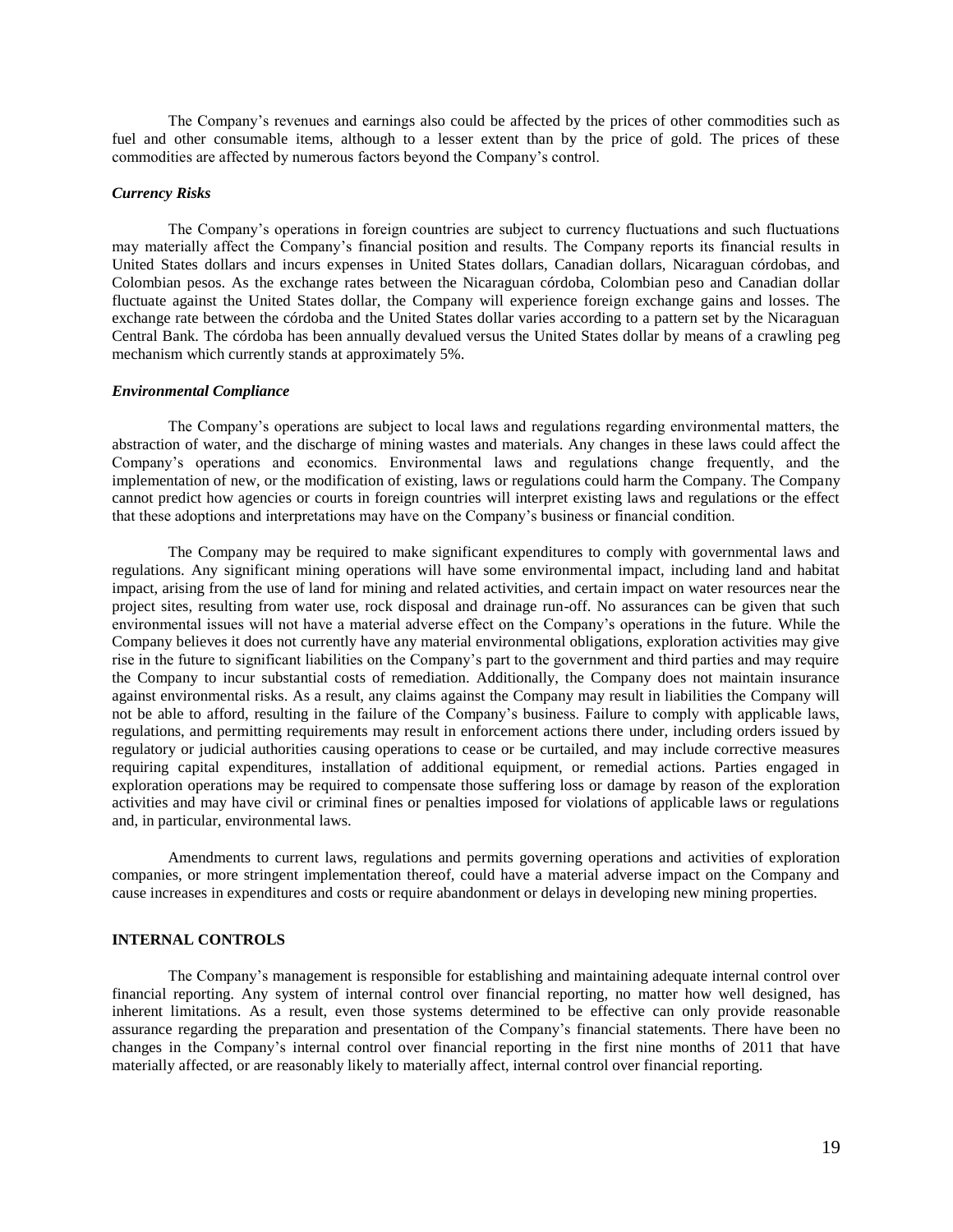# **NON-IFRS MEASURES**

Cash cost per ounce data are intended to provide additional information and should not be considered in isolation or as a substitute for measures of performance prepared in accordance with IFRS.

|                                                                                                                        | Three months ended<br>September 30 |                            | Nine months ended<br>September 30 |                         |  |
|------------------------------------------------------------------------------------------------------------------------|------------------------------------|----------------------------|-----------------------------------|-------------------------|--|
|                                                                                                                        | 2011                               | 2010                       | <b>2011</b>                       | 2010                    |  |
|                                                                                                                        | \$<br>(000's)                      | \$<br>(000's)              | \$<br>(000's)                     | \$<br>(000's)           |  |
| Production costs per consolidated financial statements<br>Royalties and production taxes<br>Inventory sales adjustment | 15,350<br>3,126<br>2,797           | 17,704<br>1,947<br>(1,834) | 54,078<br>8,746<br>1,164          | 44,625<br>4,419<br>(44) |  |
|                                                                                                                        | 21,273                             | 17,817                     | 63,988                            | 49,000                  |  |
| Gold production (in ounces)                                                                                            | 34,303                             | 30,675                     | 105,796                           | 71,864                  |  |
| Total cash costs per ounce of gold production (\$/ounce)                                                               | 620                                | 581                        | 605                               | 682                     |  |

Total cash costs per ounce is derived from amounts included in the Consolidated Statement of Operations and include mine site operating costs such as mining, processing, smelting, refining, transportation costs, royalties and production taxes, less silver by-product credits. The increase to total cash costs per ounce in the third quarter of 2011 compared to the same period in 2010 reflects higher royalties and production taxes in the quarter due to higher realized gold prices.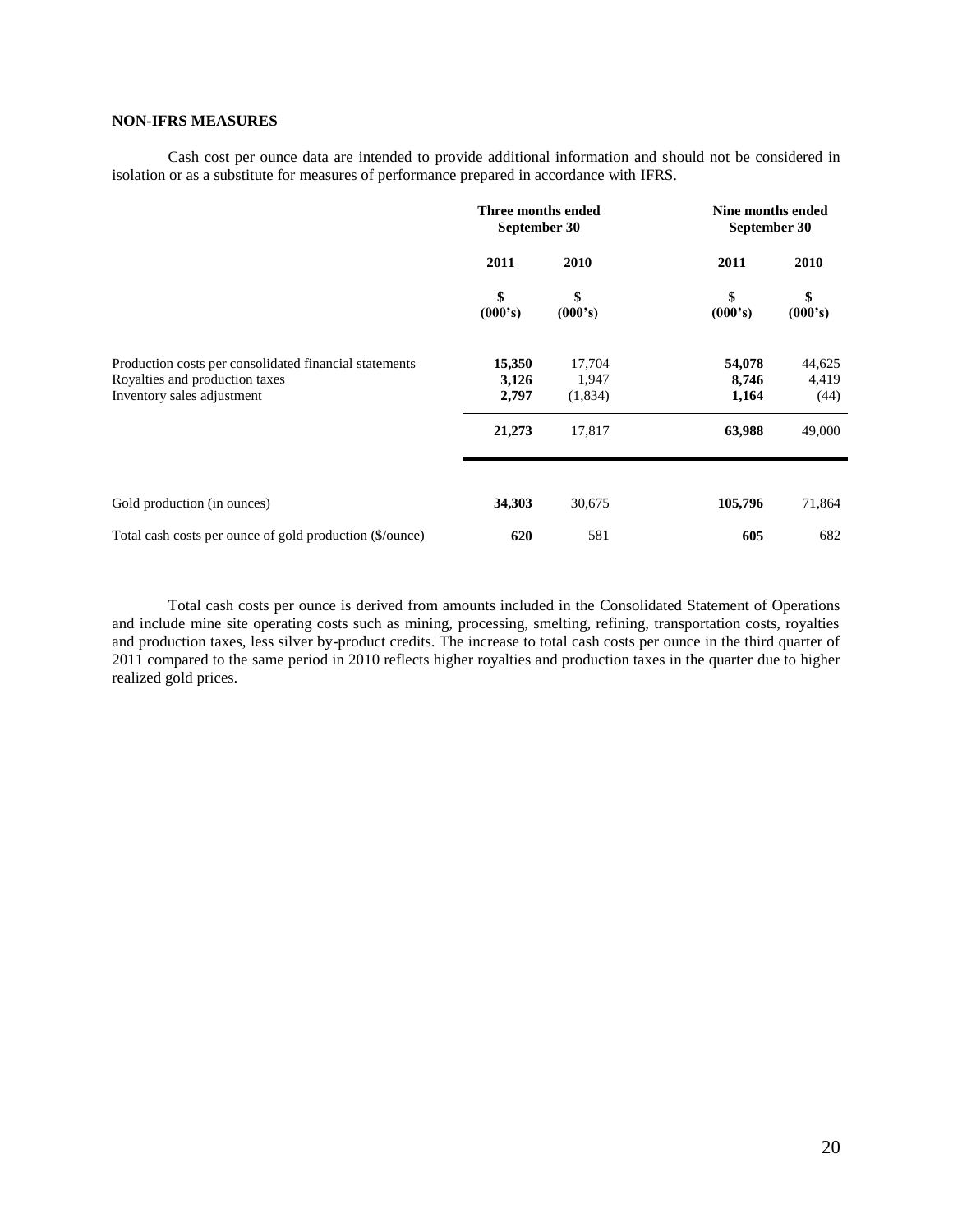# **SUMMARY OF QUARTERLY RESULTS**

|                                                                                                              | Q3     | $\Omega$    | $\Omega$ | $Q4^{(2)}$ | Q3     | Q2      | Q1          | $Q4^{(2)}$ |
|--------------------------------------------------------------------------------------------------------------|--------|-------------|----------|------------|--------|---------|-------------|------------|
|                                                                                                              | 2011   | <u>2011</u> | 2011     | 2010       | 2010   | 2010    | <u>2010</u> | 2009       |
| Gold revenue (\$ in thousands)                                                                               | 50,459 | 54,498      | 53,501   | 47,013     | 40,191 | 23,266  | 17,051      | 3,544      |
| Gold sold (ounces)                                                                                           | 29,672 | 36,030      | 38,754   | 34,039     | 32,300 | 19,319  | 15,447      | 3,211      |
| Average realized gold price<br>$(\$/$ ounce)                                                                 | 1,701  | 1,513       | 1,381    | 1,381      | 1,244  | 1,204   | 1,104       | 1,104      |
| Gold produced (ounces)                                                                                       | 34,303 | 36,760      | 34,733   | 36,824     | 30,675 | 24,924  | 16,265      | 3,577      |
| Cash operating costs<br>$(\frac{\sqrt{2}}{2})$ ounce gold)                                                   | 529    | 507         | 531      | 535        | 517    | 648     | 772         | 1,115      |
| Total cash costs (\$/ ounce<br>gold)                                                                         | 620    | 586         | 610      | 609        | 581    | 709     | 831         | 1,193      |
| Net income (loss) $&$<br>comprehensive income (loss)<br>for the period (\$ in<br>thousands)                  | 9,036  | 15,016      | 11,411   | 6,240      | 28,056 | (8,057) | (4,305)     | (17,254)   |
| Earnings (loss) per share $-$<br>basic $(\$)$                                                                | 0.03   | 0.05        | 0.03     | 0.02       | 0.09   | (0.03)  | (0.01)      | (0.06)     |
| Cash flows from operating<br>activities (\$ in thousands)<br>- before changes in non-cash<br>working capital | 19,971 | 28,833      | 24,765   | 21,947     | 13,545 | 1,069   | 176         | (743)      |

*(2) Information for the fourth quarter of 2010 and 2009 is presented in the above table in accordance with Canadian GAAP and has not been restated in accordance with IFRS.* 

The positive increase in the quarterly results for 2011 and 2010 reflect higher gold production due to the commencement of commercial production at the Libertad Mine on February 1, 2010 and higher realized gold prices.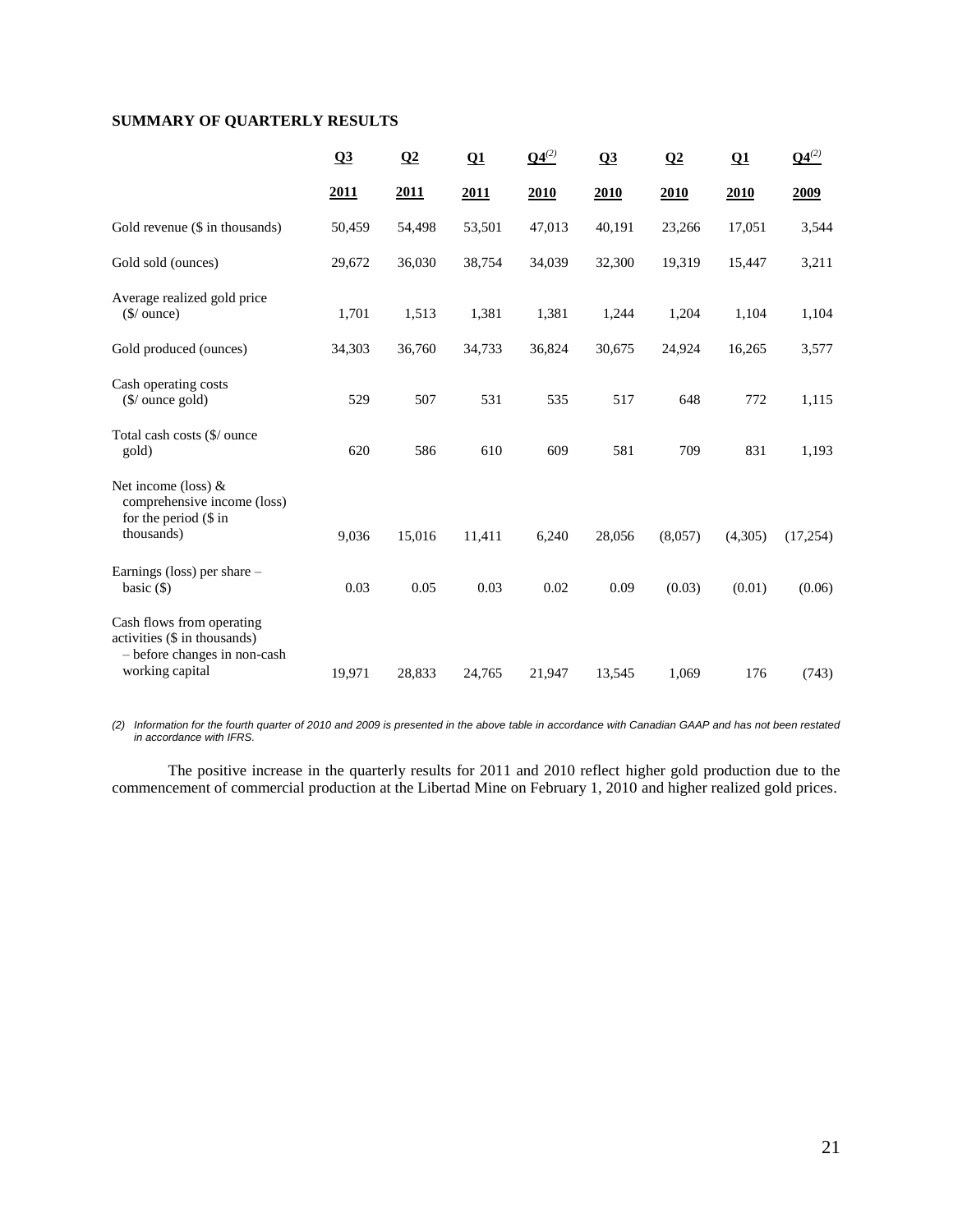## **OUTLOOK**

With another strong period of performance in the third quarter and positive results, B2Gold is well positioned to continue our growth through the exploration and development of our existing projects and pursuing accretive acquisitions.

## *Operations*

Through the fourth quarter and beyond the Company's operational team will continue to optimize production at La Libertad and Limon Mines in Nicaragua. We remain on track for our projected production of 135,000 ounces to 145,000 ounces of gold in 2011 with operating cash costs of approximately \$540 to \$560 per ounce.

### *Jabali Zone, La Libertad Mine*

The 2011 Jabali development budget of \$15.2 million is being used to fund engineering, environmental and permitting, haul roads and mobile mining equipment. The Jabali Zone is located approximately 10 km from La Libertad mill. The Company expects to be in a position to start hauling colluvium material late in the fourth quarter of 2011 with actual hard rock mining commencing mid to late 2012. The Jabali resource is 3.55 million tonnes at a gold grade of 4.58 g/t containing 522,000 ounces of gold. The new resource at Jabali will significantly increase Libertad's seven year mine life and also deliver higher grade ore to the mill which will result in higher annual gold production and lower operating costs per ounce produced.

Based on the successful exploration drilling results to date on the Jabali Zone, the 2011 exploration budget for La Libertad property has been increased to \$8.75 million to further explore the 20 km long gold belt and to drill the Jabali deposit to indicated resource status. The Company recently announced further positive drilling results increasing the size of the Jabali Zones.

Drilling at Jabali is focusing on the completion of the Central Zone indicated resource, Jabali Antenna indicated resource and continued exploration drilling. Further exploration drill results will be released later this year.

### *Gramalote Property, Colombia (B2Gold 49% / AngloGold 51%)*

Drilling and prefeasibility work is well underway on the Gramalote Project in Colombia, with joint venture partner and project manager AngloGold. The Gramalote property is located 80 km northeast of Medellin in central Colombia.

Highlights from the 2011 prefeasibility and exploration work include positive metallurgical test results showing in excess of 90% recovery, encouraging drill results from the outside targets indicate the potential to increase gold resources and infill drilling on the Gramalote Ridge have returned consistent gold grades. In addition, exploration drill results indicate the Gramalote Ride Zone remains open.

B2Gold and AngloGold are completing a 2011 prefeasibility and exploration budget of \$37.6 million. This budget includes 29,000 metres of diamond drilling to explore additional targets on the property, infill drilling of the Gramalote deposit, drilling for metallurgical test samples and conducting engineering and environmental studies. Each joint venture partner is funding their share of expenditures pro rata. The two companies plan to continue exploration and conduct prefeasibility work for the remainder of 2011 and into 2012, with a goal of completing a prefeasibility study by June 2012 and a final feasibility study by October 2013.

### *B2Gold / Auryx Gold Corp. ("Auryx") Business Combination*

On October 11, 2011, the Company and Auryx announced that they have signed a binding agreement (the "B2Gold Transaction") to combine the two companies at the agreed exchange ratio of 0.23 B2Gold shares plus a cash payment of \$0.001 per Auryx common share. Based on the 20 day volume weighted average share price of B2Gold of Cdn\$3.81 per share, the transaction was valued at a total equity value of approximately Cdn\$160 million based on the fully-diluted in-the-money shares outstanding of Auryx.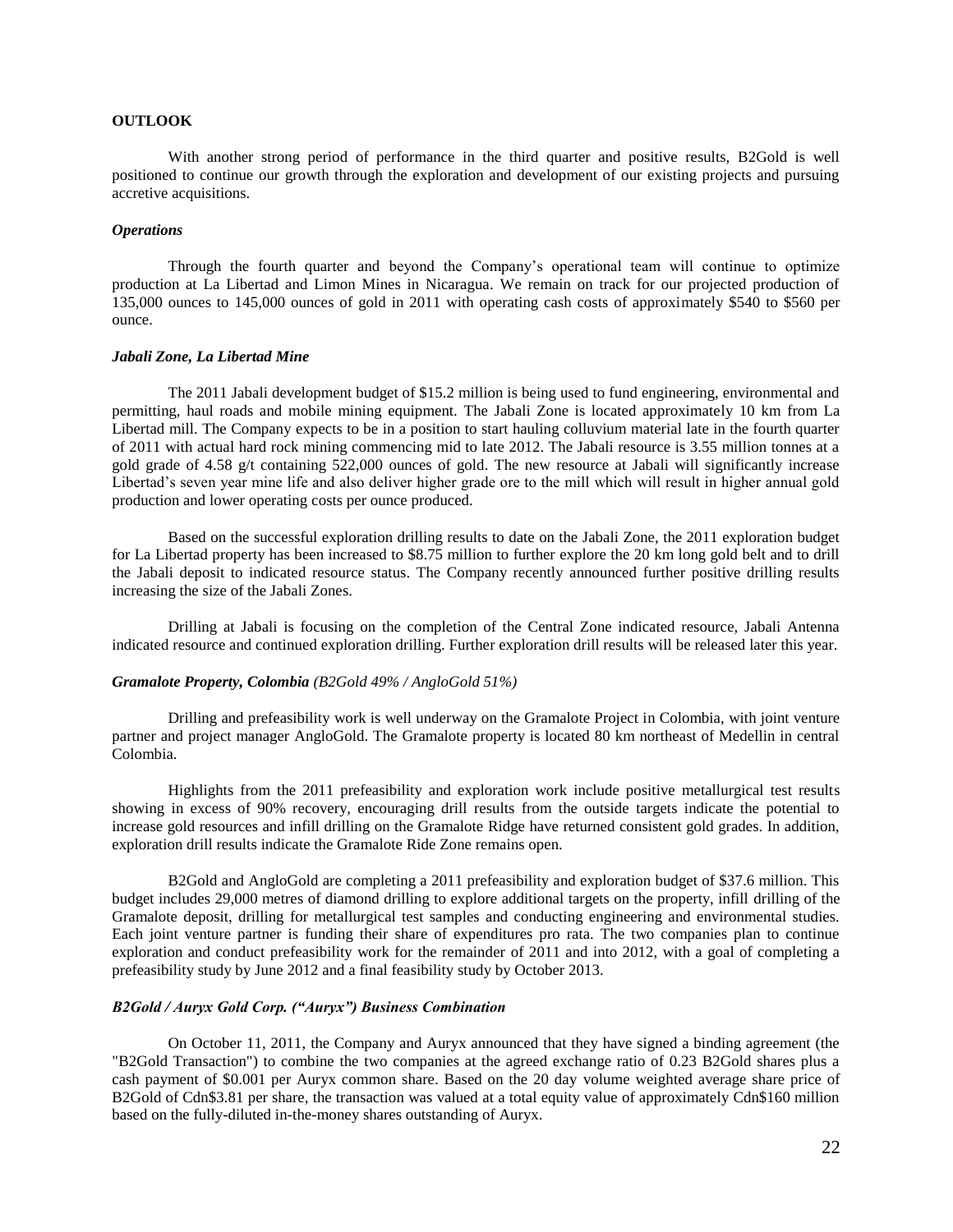The combination of B2Gold and Auryx would result in a merged entity holding a 92% interest in the Otjikoto gold project in Namibia, Africa and a 100% interest in two additional exploration projects in Namibia. The Otjikoto gold project has forecast average annual production of over 100,000 ounces of gold over a ten year life of mine based on a Preliminary Economic Assessment released by Auryx in September 2011. Auryx's Otjikoto project hosts a National Instrument ("NI") 43-101 compliant indicated resource of 25 million tonnes grading 1.44 g/t gold for 1.2 million ounces of gold. Otjikoto also hosts a NI 43-101 compliant inferred resource of 16 million tonnes grading 1.31 g/t gold for 0.7 million ounces of gold.

The Auryx Board of Directors has approved the B2Gold Transaction and unanimously recommended that Auryx shareholders vote in favour of the B2Gold Transaction. The B2Gold Board of Directors has also unanimously approved the B2Gold Transaction.

Upon completion of the B2Gold Transaction, B2Gold will have approximately 381.9 million common shares issued and outstanding, with former Auryx shareholders holding approximately 13.5% of the fully-diluted in the- money shares outstanding of the combined company.

The B2Gold Transaction is subject to, among other things, the receipt of all necessary regulatory and court approvals, receipt of all necessary consents from the government of Namibia, and obtaining shareholder approval of the B2Gold Transaction at meeting of the Auryx shareholders to be held no later than December 21, 2011. Closing of the B2Gold Transaction is set to occur by no later than December 31, 2011.

### *Exploration Update*

In addition to exploration at La Libertad and Limon properties and the Gramalote project, exploration is ongoing on the Trebol property in Nicaragua and the Cebollati project in Uruguay.

The Company has recently announced positive drilling and trenching results from exploration activities on the Trebol property. Drill results indicate numerous good grade gold bearing zones and trenching results have discovered a new zone to the east. Trenching and soil sampling is continuing and further drilling is scheduled to recommence in January 2012. The potential is for flat lying near surface deposits with low strip ratios and high grade feeder zones.

On the Cebollati property, recently announced positive drill results has confirmed the presence of significant gold bearing zones. B2Gold's management believes the Cebollati property has the potential to host multiple zones of potentially economic gold mineralization. Surface sampling, trenching and drilling is ongoing.

In total, B2Gold's combined 2011 exploration and pre-feasibility budgets total approximately \$39 million and will fund approximately 84,000 metres of diamond drilling. Further exploration results will be released as they become available.

### *Financial*

Our strong operational performance and solid gold prices enabled B2Gold to finish the third quarter of 2011 and with over \$73 million in the treasury. The Company has no debt and no gold hedging.

Looking forward based on current gold prices we estimate that the Company's two operating mines should generate sufficient cash to fund our planned capital programs, exploration and general and administrative expenses and at the same time leave the Company in a strong cash position at the end of 2011.

### *Conclusion*

In conclusion, given our proven technical team; strong operational and financial performance; and high quality development and exploration projects, B2Gold is well positioned to continue our growth as an intermediate gold producer from existing assets and potential acquisitions. With our strong cash position and impressive cash from operations, we can continue to advance all of our planned projects in 2011 without requiring further funding, and end the year in a strong financial position.